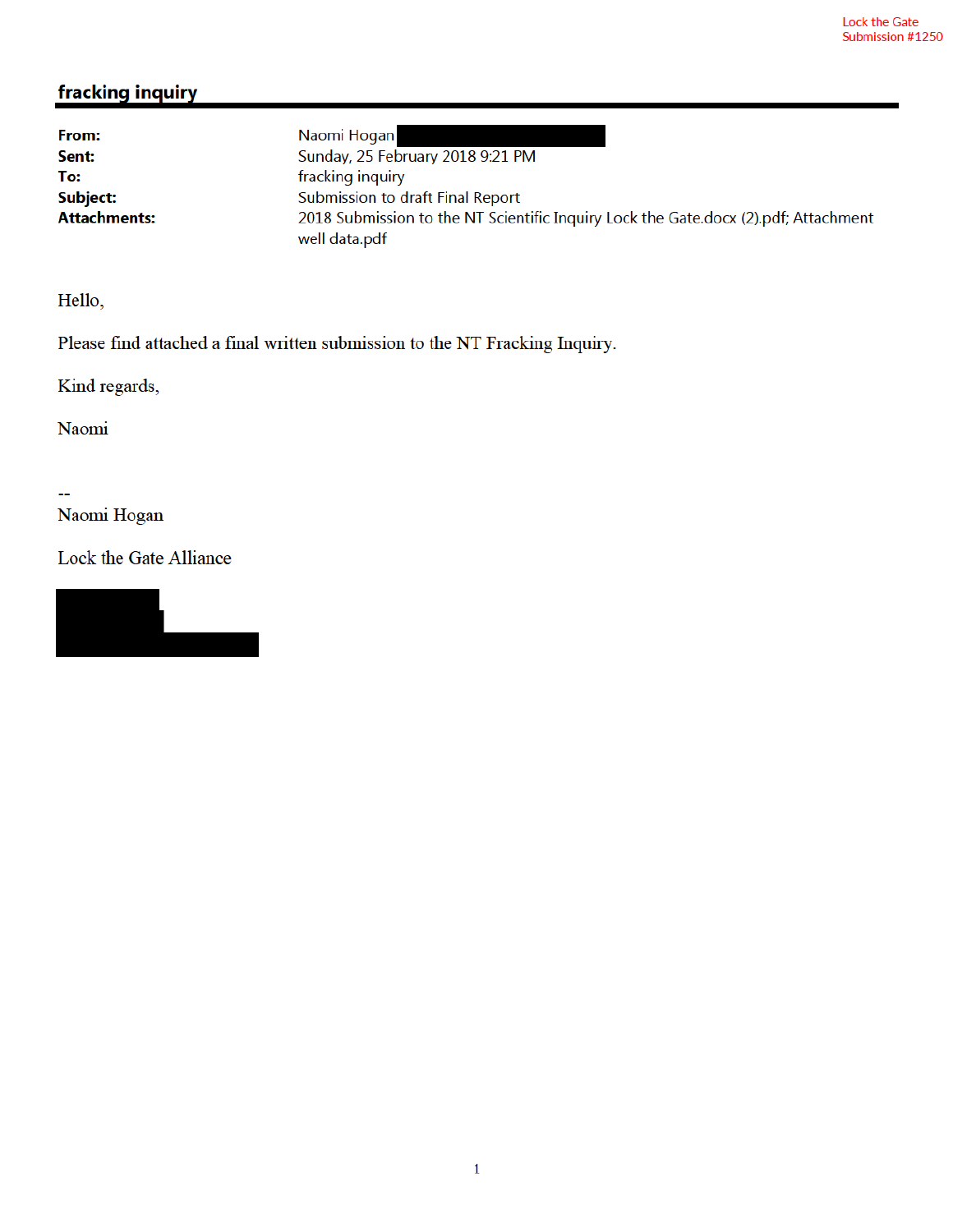

# **Submission to the NT Scientific Inquiry into Hydraulic Fracturing and Associated Activities**

# **Response to the draft Final Report**

*February 2018*

#### **Executive Summary**

The key message throughout Lock the Gate's feedback is to bring forward the panel's mitigation recommendations to be required prior to further exploration fracking, in order to better match the risks.

The social licence to operate recommendations in the draft Final Report and the Social Impact Assessment would be strengthened if they reflected communities' requests for the research to be completed prior to the consideration of any further onshore gas exploration or production activity, for areas to be protected, health studies conducted, no go zones established and the right for landholders and Traditional Owners to say no.

It is critical that recommendations are implemented prior to any shale gas industry recommencement, because the risks of exploration fracking are similar to those from production in regards to land access, social impacts, water and chemical use.

Lock the Gate, after reading the report and thorough research, would like to put to the Panel the recommendations below:

- 1. A continuation of a moratorium on any unconventional shale gas mining or exploration should be continued across the Northern Territory until the identified research has been completed. This must include the completion of proper baseline assessments for water quality, quantity and flow rates, geological data, health impact assessments for target communities, ecological values and air quality data including methane concentrations.
- 2. These baseline assessments must be transparent, legally verifiable and publicly available. If unconventional gas developments are to proceed in any areas of the Territory in the future, these publicly held baseline assessments will be critical for ensuring any future pollution can be quantified and responsible companies can be held to account. The Lock the Gate Alliance does not support any continuation of shale gas extraction or exploration activities in the Territory before these baseline assessments have been completed.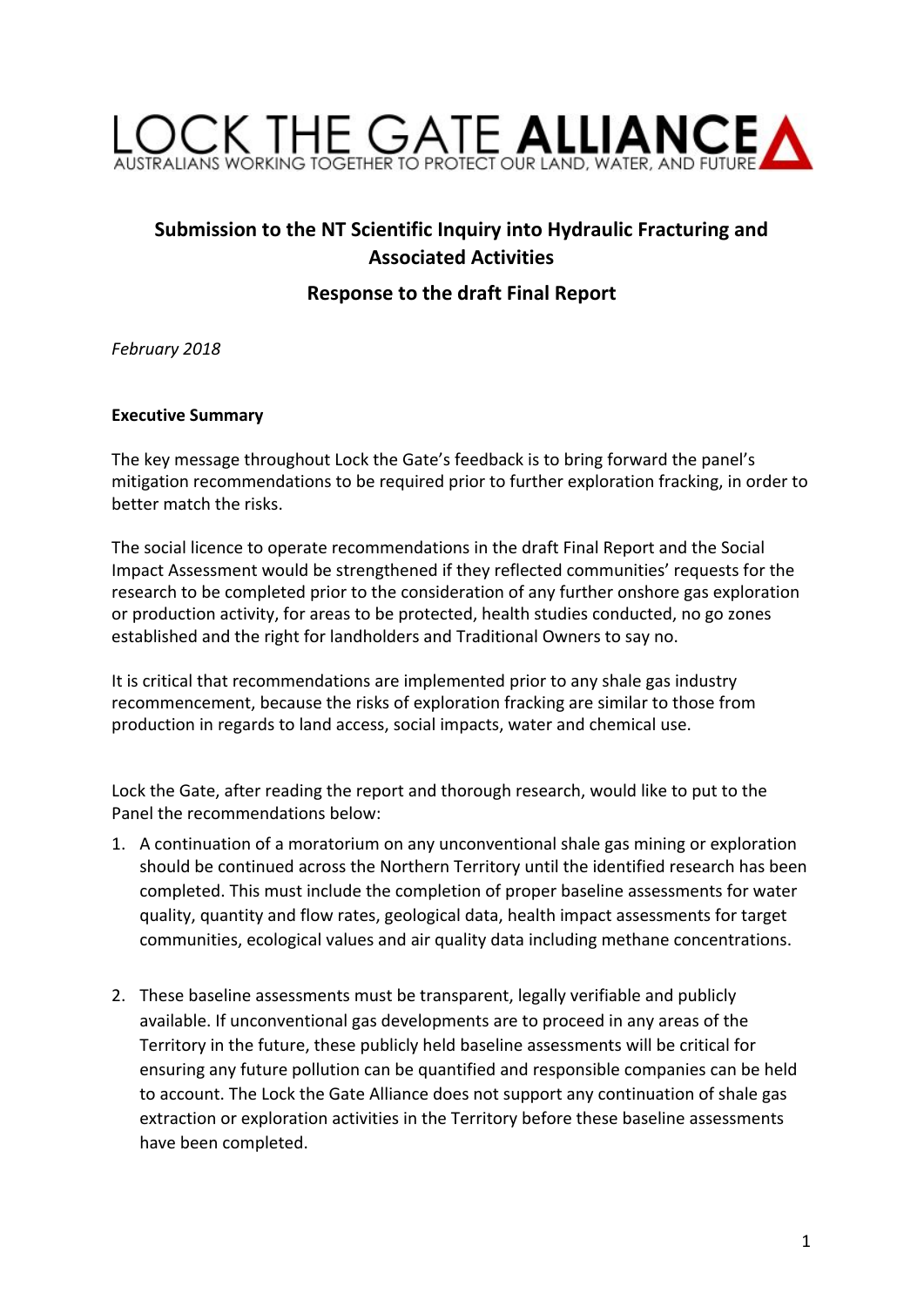- 3. Baseline assessments must be accompanied by systematic monitoring of each of the attributes listed above to assess change against baseline. All baseline assessments and monitoring should be conducted independently, be made publicly available, and be paid for by a levy imposed on the industry.
- 4. Due to the inherent and measured risks and impacts associated with shale gas extraction wherever it has been undertaken, exclusion zones are required to protect land, water and communities from the impacts of the industry. We recommend exclusion zones and buffer areas around agricultural land, all significant groundwater and surface water resources, identified cultural landscapes and tourism icons, national parks and other ecologically important areas, and residential dwellings from shale gas exploration and production impacts.
- 5. We acknowledge the growing body of evidence related to high methane emissions from unconventional gas extraction and processing activities. Adding 5% to Australia's emissions from a shale gasfield in the NT is of high consequence considering we have committed to making strong inroads to bringing down our emissions over the time period shale gas extraction in the NT could occur. To prevent methane emissions from unconventional gas in the Territory making a major contribution to global warming, laws must be amended to set strict and low allowable limits on methane emissions, and to mandate that operations that do not meet those limits will simply not be allowed to operate. No negotiation. The laws must also mandate strict independent measurement and accounting of greenhouse gas emissions from shale gas operations.
- 6. Requirement for full hazard assessments and compulsory disclosure of all chemicals used in unconventional gas mining, and prohibition of the use or production of chemicals or chemical mixtures (including geogenic) that are harmful to human health or the environment.
- 7. Amend the laws to prevent fracking companies using the threat of the Land Court to intimidate and coerce landholders and Native Title holders into signing access agreements, and implement powers to create legislation to give landholders, Traditional Owners and communities the right to say "NO" to unconventional gas operations at both an exploration and production proposal stage of development. The burden of proof must fall fully on the unconventional gas industry to prove that it will not cause harm, and this significant legal reform must be implemented prior to any further exploration fracking and only after baseline assessments have been made publicly available.
- 8. Include a requirement that all gas companies who seek to operate in the NT must hold comprehensive environmental insurance to cover all risks, and legislate to make gas companies responsible for any downstream impacts or impacts to neighbouring landholders.
- 9. Put in place world's best practice rehabilitation requirements that include: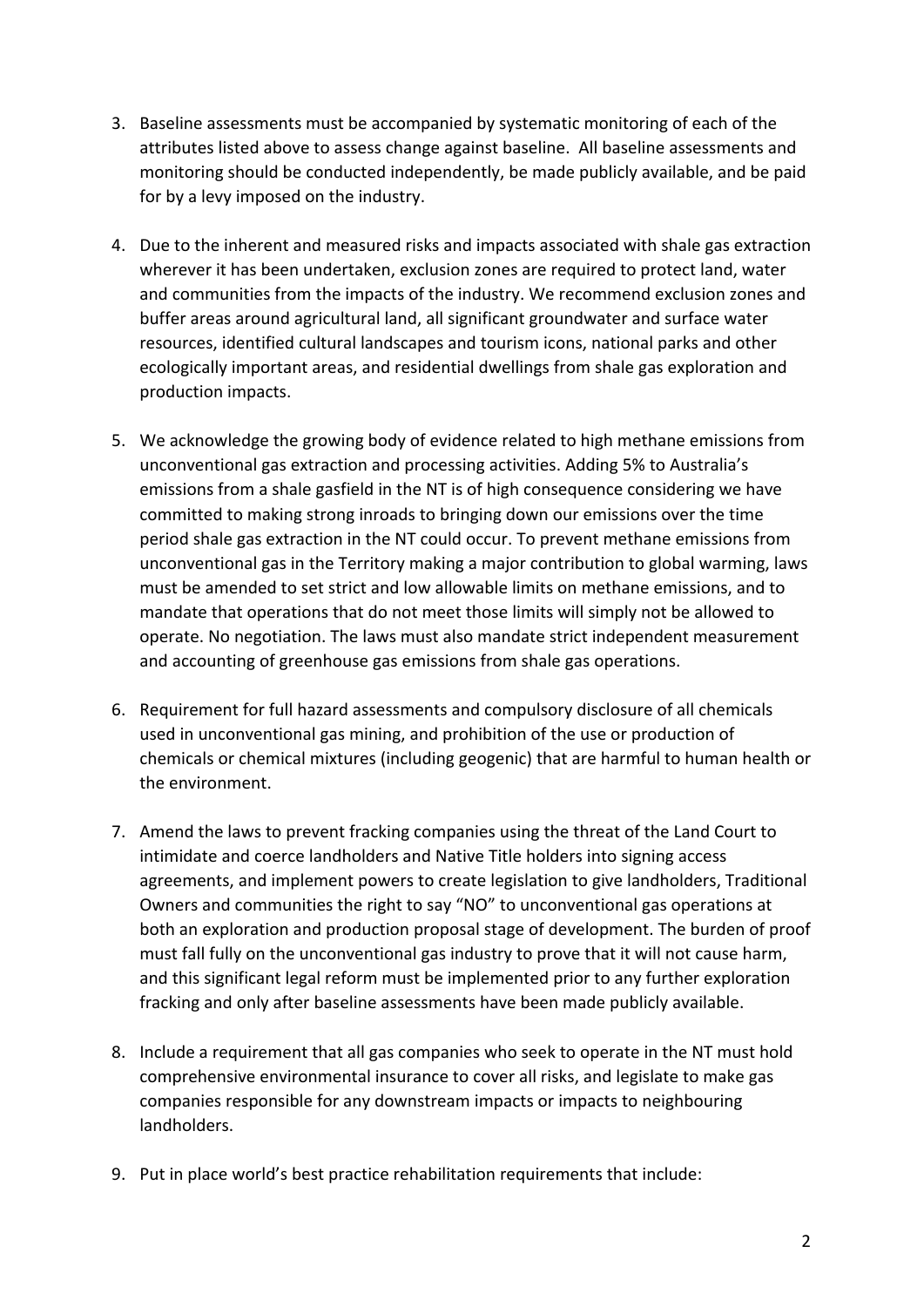- o Requirement for payment of upfront cash bonds to cover the full cost of rehabilitation;
- o Rigorous estimation of bonds based on best practice calculations, the use of a mandatory government calculator, strong contingencies and no discounts;
- o A mandated progressive annual rehabilitation ratio of 1:1 disturbance to rehabilitated area; and
- o Prior to any approvals being given, gas companies must be required to provide a fully-costed gasfield closure plan which has been subject to stakeholder engagement and sign-off.
- 10. Amend laws to create a strict liability for gas companies for any spread of weeds or feral animals or any impacts on biosecurity or farm operations during gas exploration and production, and to create a strong fit and proper person test which precludes the granting or transfer of licences to financially inadequate companies or any companies with a record of non-compliance with environmental or company laws both nationally and internationally (this extends Recommendation 14.11).
- 11. A fully independent Ombudsman should be created to act as an umpire in disputes between landholders, Traditional Owners or communities and gas companies. The Ombudsman should have wide powers to compel gas companies to provide information and to act responsibly and prevent harm to people and businesses affected by their operations.
- 12. To address negative social impacts of FIFO workers, new QLD state legislation bans 100% FIFO workers for projects<sup>1</sup>. Despite having many shortcomings, the Queensland legislation is at least a start. This legislation should be improved upon and implemented in the NT.

# **Fundamental issues not mentioned in the draft Final Report**

There are two issues which have not been investigated by the Inquiry.

1. The use of sand for proppants - Origin reported that they used "2.5 million lbs of proppant<sup>2</sup> in the Amungee NW-1H well. This could equate to over approx  $1,000,000$ kilograms of sand for one horizontal well. The inquiry's final report would be strengthened by including the amount of sand required by a production gasfield. Where will it come from? Sand mining can be an invasive and ecologically

**<sup>1</sup>** Minister for State Development and Minister for Natural Resources and MinesThe Honourable Anthony Lynham, November 2016,

http://statements.qld.gov.au/Statement/2016/11/8/queensland-government-moves-to-deliver-choice-for-res ource-communities-workers

<sup>&</sup>lt;sup>2</sup> Origin Energy Submission #283, p. 5 https://frackinginquiry.nt.gov.au/submission-library?a=452658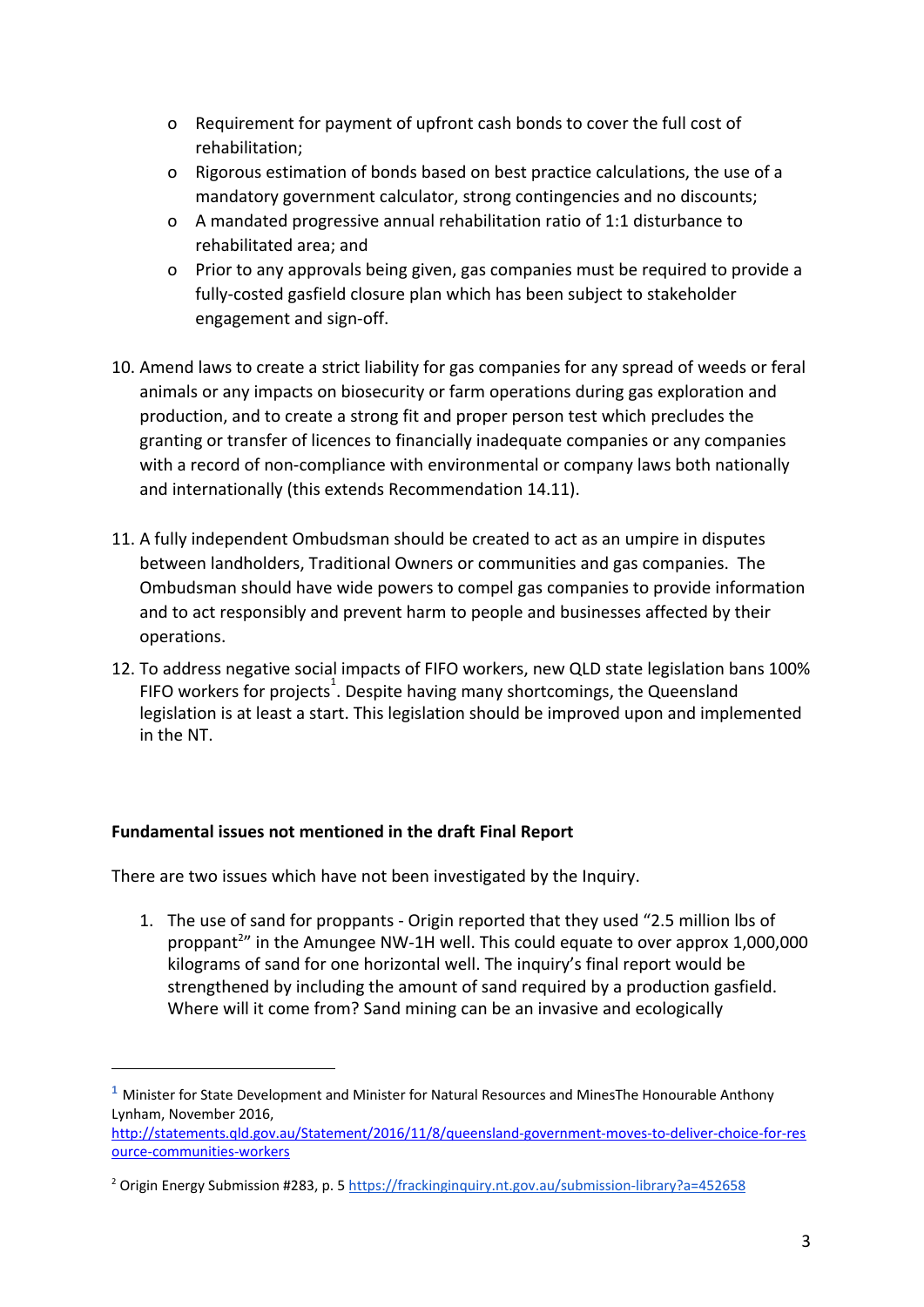destructive practice which must be included when assessing the risks and impacts of hydraulic fracturing.

2. The production of oil - The Beetaloo Sub-basin contains areas of "gas and oil potential<sup>3</sup>". Yet hydraulic fracturing for shale oil production, with its associated infrastructure requirements and risky pipelines, has not been discussed in the draft Final Report. This oversight is potentially due to the Terms of Reference of the Inquiry.

Lock the Gate discussed the Kyalla formation and the oil deposits found there in a hearing presentation to the Panel. Consistent oil plays have been found as part of the exploration activities to date and submitted by petroleum companies to this inquiry.

We would recommend that at the very least, the inquiry should at least recommend to the NT Government that no shale oil exploration fracking take place without thorough independent investigation of the risks, researched through scientific inquiry.

<sup>&</sup>lt;sup>3</sup> Page 79 of draft Final Report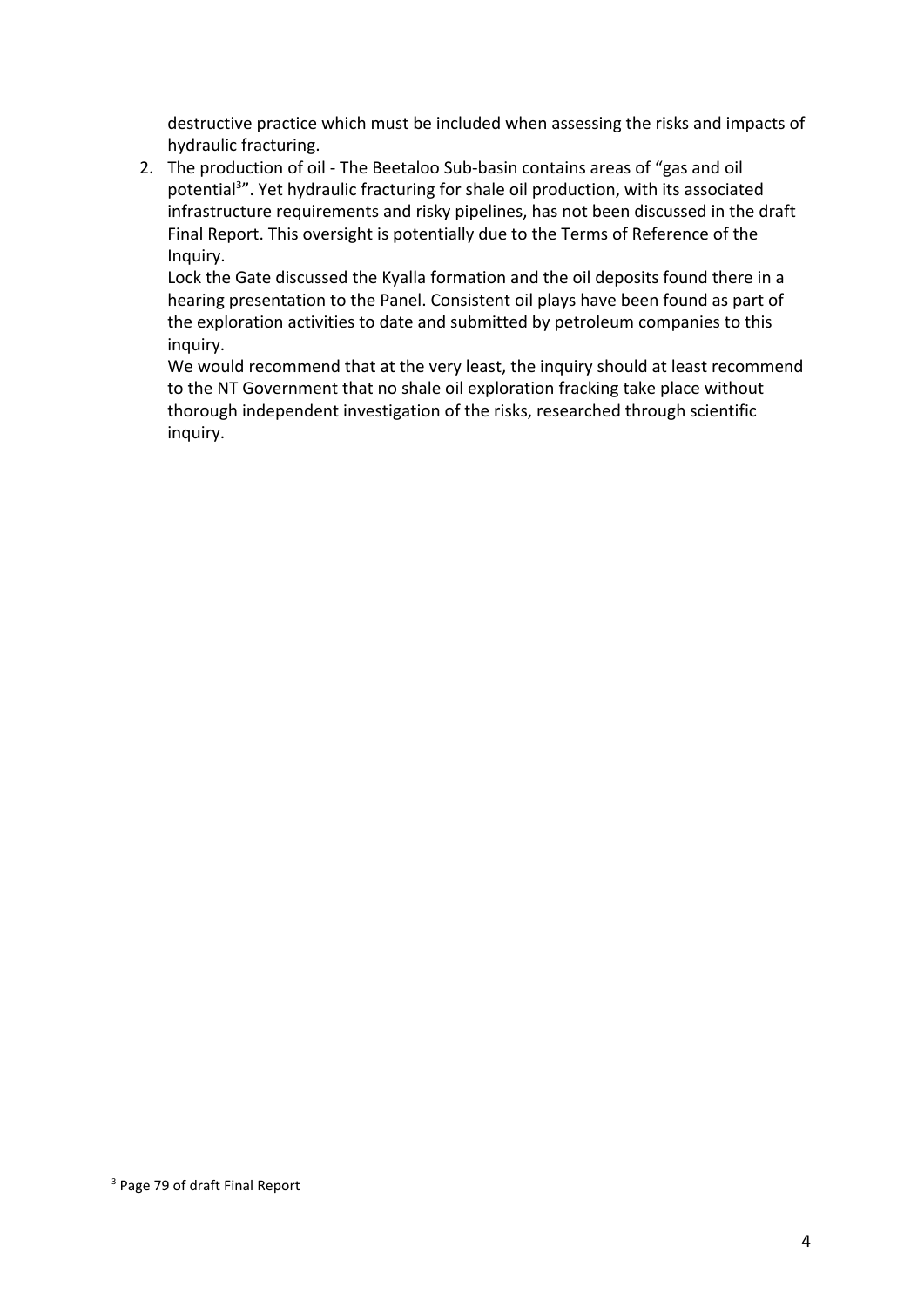

There are three further recommendations that should be added to the report:

- 1. That landholders have the right to veto and stop gas activities on their properties;
- 2. That all onshore gas activities continue to be prohibited until we fully understand all the implications of hydraulic fracturing activities, including exploration fracking, and fully understand the environmental context in which the oil and gas companies seek to operate (ie no fracking exploration or production until the completion of the SREBAs, the baseline health, groundwater/surface water interaction studies, methane, faultlines and informed no go zones are created); and
- 3. That the Petroleum Act be updated to ensure that risks of any shale oil exploration or production be fully and publicly investigated prior to any shale oil approvals or activities commencing.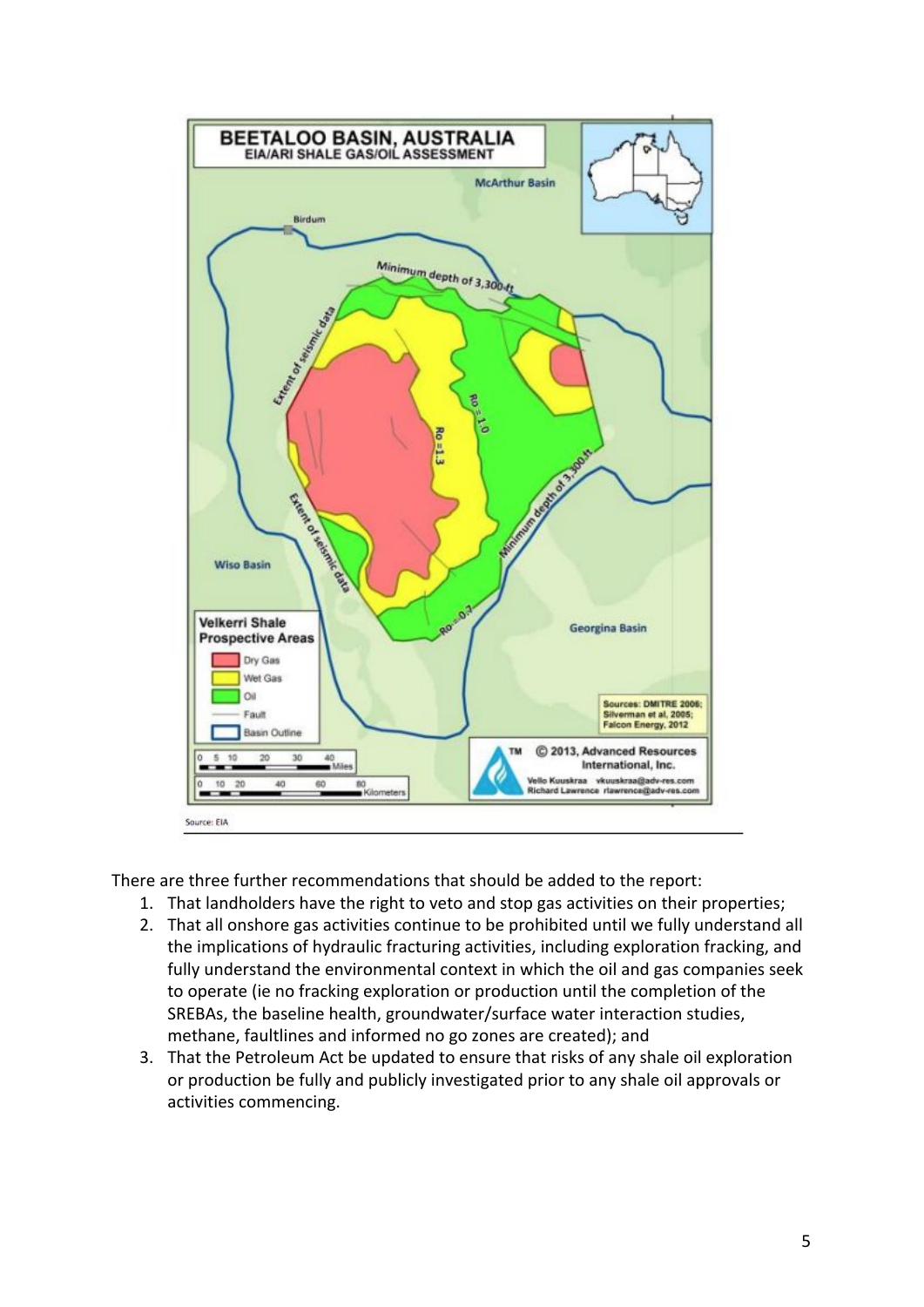#### **General Comment**

It is our position that any consideration of a lifting of the moratorium should not be considered until such a time as all the research is completed and the no-go zones can be identified and put off limits to fracking. Exploration drilling (stages 2,3 & 4)<sup>4</sup> still requires drilling through aquifers and chemical use, and creates risks such as waste production which currently lacks any clear management plan.

# **Comments on the draft Final Report Chapters**

This submission is divided into sections to correlate with the various chapters of the report and appendices as relevant.

## **Chapter 1 Purpose of the Inquiry**

It is noted that the purpose of the Inquiry was for the Panel to assess and determine the nature and extent of the risks associated with hydraulic fracturing of onshore unconventional shale reservoirs and its associated activities on the environmental (aquatic, terrestrial and atmospheric), social, cultural, and economic conditions of the Northern Territory; and whether these risks can be mitigated to an acceptable level.

The draft Final Report states that assessments were conducted with crucial knowledge gaps which preclude any certainty. This uncertainty obstructs the achievement of any acceptable level of mitigation.

We suggest that the Terms of Reference will only be achieved when the studies necessary to identify the no go zones have been undertaken and completed. We request that true to the terms of reference, the inquiry recommends that no further exploratory hydraulic fracturing activity takes place before the required scientifically informed no go zones are legally set in place.

#### **Chapter 2 Work of the Inquiry to date**

Lock the Gate Alliance acknowledges the work of the Inquiry to date. We also acknowledge the dedication of the Northern Territory communities in their attempts to participate, despite often almost insurmountable obstacles such as distance, finances and time.

#### **Chapter 3 Summary of discussions at community forums and the final list of issues**

The summary of discussions and issues raised by the community is appreciated. However, this chapter would be greatly improved by a frank and honest acknowledgement of the strong and clearly presented opposition to fracking that was expressed at the consultation meetings. Many communities expressed a strong desire for an outright ban on fracking.

<sup>4</sup> Page 38 of the draft Final Report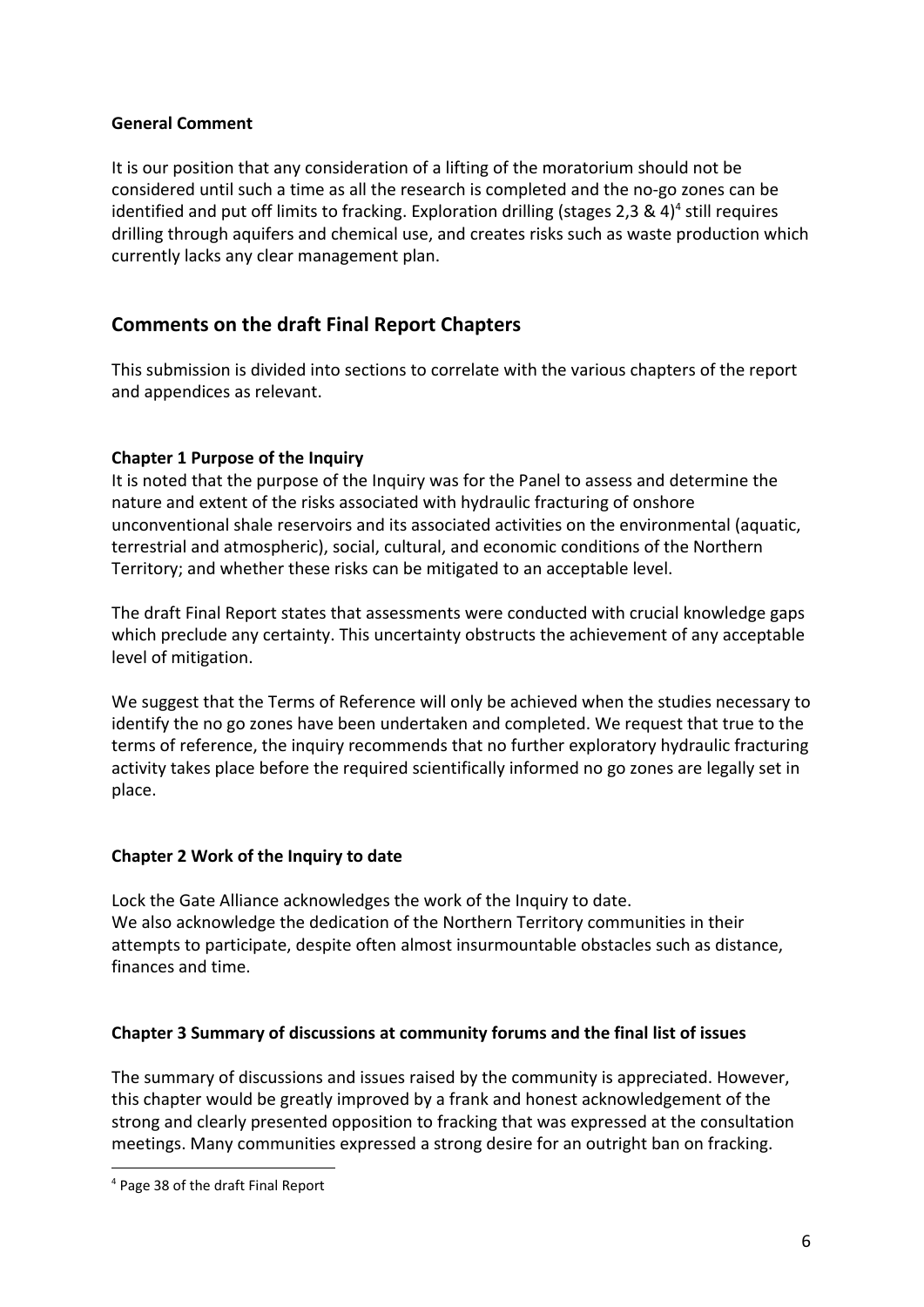People called for their areas to be put out of bounds to fracking. At some meetings there was almost unanimous votes for a ban on fracking. These sentiments are important and deserve to be recorded by the Inquiry in this chapter.

#### **Chapter 4 Evidence and risk assessment methodology**

The risk assessment matrix assumes that mitigation measures can reduce high risks, to low risks, despite insufficient data. For example, risks to surface and ground waters have been identified in the report, but the level of risk or how to fully mitigate them remains unknown. This data is necessary to conduct a valid risk assessment.

Lock the Gate Recommends:

- 1. Continue the hydraulic fracturing moratorium until the risks to our surface waters and groundwaters have been fully understood, and all SREBA and baseline testing has been conducted independent of industry and with all water information easily available to the public.
- 2. Independent baseline testing/monitoring must be conducted prior to any exploration activities.
- 3. Decommissioned wells need regular, ongoing monitoring indefinitely (at least 6 monthly), for early detection of any problems.

#### **Chapter 5 Shale gas extraction and development**

This chapter is of high significance and public interest. Therefore, we have undertaken a detailed assessment and offer the below suggestions to improve accuracy.

Pages 40-41: It would be more realistic to have written: "Cementing is essential for two reasons. Firstly, to provide strength to the well, and secondly, to provide a seal between the casing and the surrounding rock to inhibit gas and fluid flow from the shale formation (and other intersecting formations) to the surface."

Rather than: "Cementing is essential for two reasons. Firstly, to provide strength to the well, and secondly, to provide a seal between the casing and the surrounding rock so that gas and fluids cannot flow from the shale formation (and other intersecting formations) to the surface."

There are no guarantees of performance underground, only probabilities of success and failure. A well designed cement job with excellent materials and superb personnel doing the cementing can still fail.

In figure 5.4B all of the text descriptors on the right side of this figure are ideals, not certainties. Each has a probability, not a guarantee, of being achieved or avoided.

Page 42: "Hydraulic fracturing is a stimulation technique used to increase the production of oil and gas from unconventional reservoirs, such as shales, by the injection of a hydraulic fracturing fluid at high pressure into a cased wellbore (Figure 5.5)." Note that the casing must first be perforated. This is not mentioned, or shown in Figure 5.5.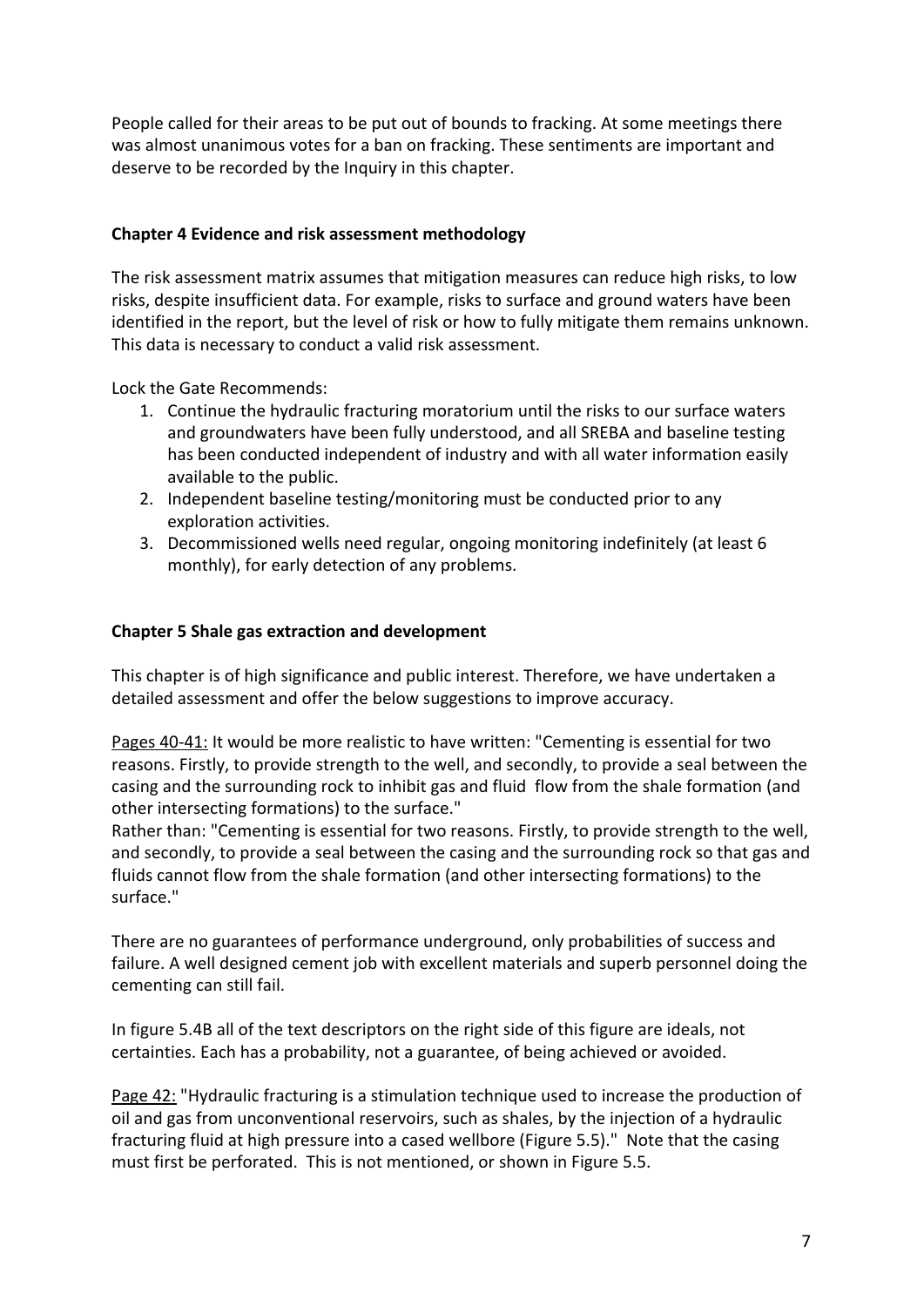Also, Figure 5.5 shows injection of water, but should also demonstrate the addition of proppant and chemicals.

Page 44: "Most shale gas wells are designed to keep producing hydrocarbons for decades." This statement is contrary to the actual observations of well performance in the United States. It is much more accurate to say that most shale gas wells produce economically viable quantities of gas for less than a decade. See for example the report by Hughes<sup>5</sup>, where he extracts company data from Drillinginfo<sup>6</sup>. These decline charts are for the two largest shale gas plays in the U.S., the Barnett in Texas, and the Marcellus in Pennsylvania and West Virginia:



Figure 3-11. Average decline profile for gas wells in the Barnett play.<sup>17</sup> Decline profile is based on all shale gas wells drilled since 2009.

<sup>5</sup> Hughes 2014, http://www.postcarbon.org/publications/drillingdeeper/

<sup>6</sup> https://info.drillinginfo.com/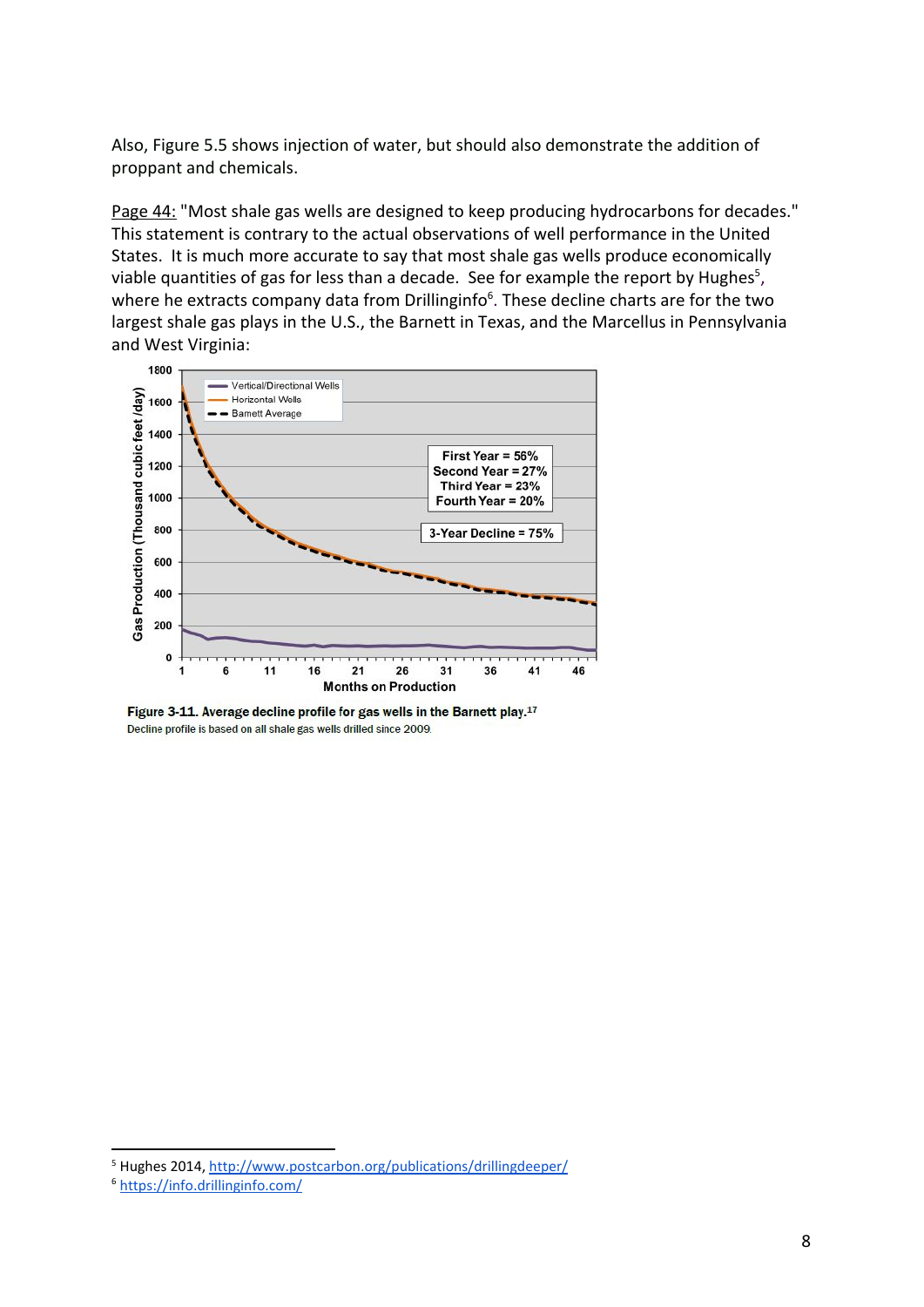

Figure 3-84. Average decline profile for horizontal and vertical/directional gas wells in the Marcellus play, by state.<sup>131</sup>

Decline profile is based on all shale gas wells drilled since 2009.

These charts show clearly that modern shale gas wells experience 70-80% decline in production within the first 3 years of their lives. This decline phenomenon has serious implications for the economic viability of a shale gas play, and also on the impacts to landholders who would have to experience not one-time, but continuous disruptions due to the need to continuously develop a play over a long period of time to replace lost production.

Page 45: "In some cases, it is necessary to re-enter a well (called a 'workover') to perform maintenance, repairs or replacement of components, for surveillance, or to increase productivity. Such interventions can be critical to maintaining well integrity, and there are a range of technologies that can be applied to repair the casing and cement if integrity issues are detected." As the Lock the Gate Alliance presented to the Inquiry at the Public Hearings in 2017, an honest assessment of the probability of success of repair interventions is required in Final Report. See again the example by King<sup>7</sup> who notes that success at squeeze cementing for repair is "Usually about 50% - but conditions make success vary widely."

Page 46: " For shale gas wells abandoned using current practices it is highly unlikely that if any of these leakage pathways were to develop they would allow large fluid flow rates." Please cite source for this statement, given that the Panel goes on to write, " The Panel has found that there is a paucity of information available on the performance of abandoned onshore shale wells."

Page 47: "Halliburton, one of the largest service providers worldwide to the shale gas industry, responded that pressures are not monitored post abandonment and that there is no statistically based data available to indicate the percentage of wells that fail. Halliburton

<sup>&</sup>lt;sup>7</sup> King, Squeeze cementing, www.GEKEngineering.com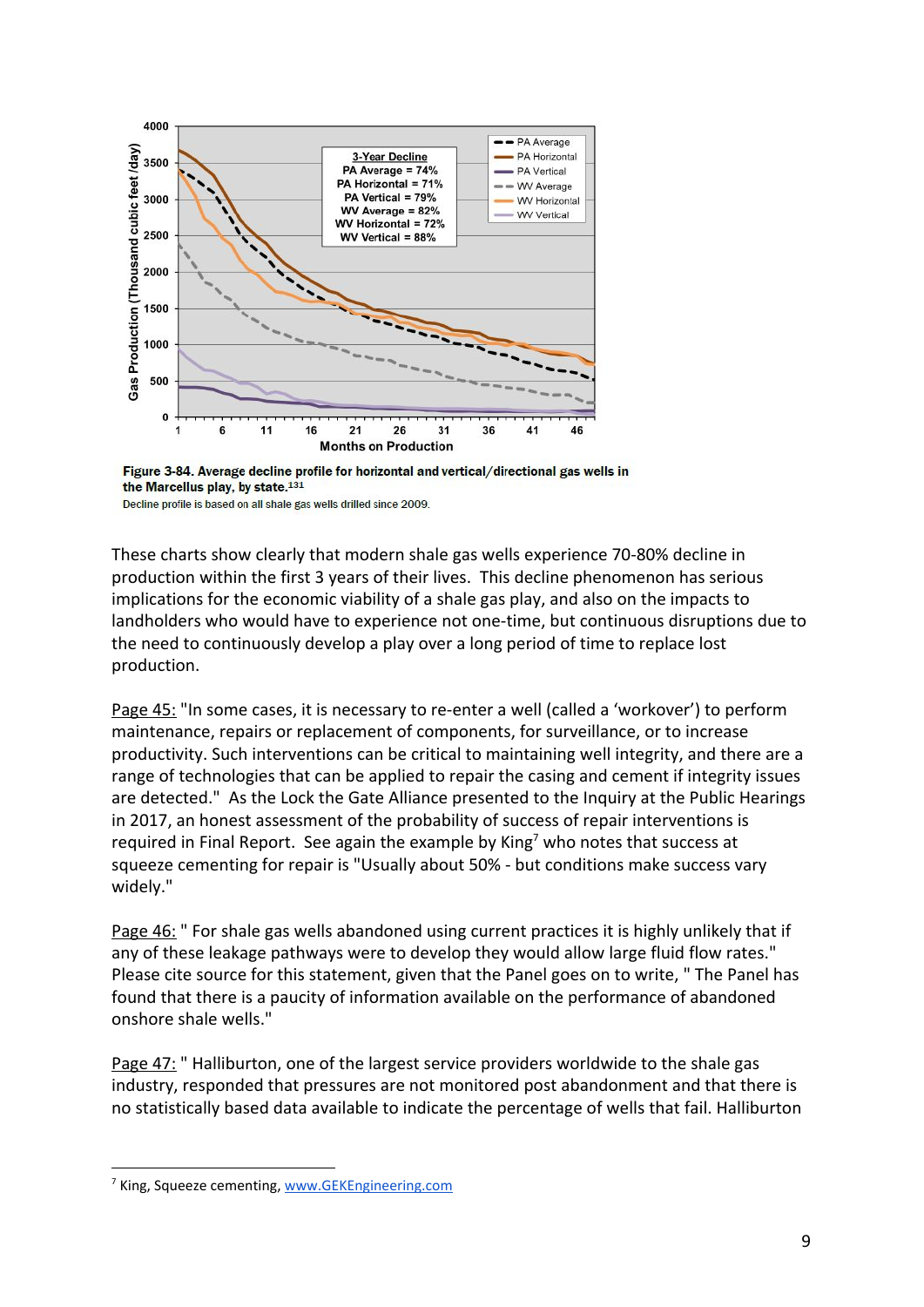continued, "based on reported MIT failure rates in active wells, the percentage should be very low and may be less than 1%."

Halliburton could hardly be considered an objective judge of this phenomenon. MIT failure rates are informative but not definitive with respect to loss of wellbore integrity, and there are other non-industry studies specific to shale gas wells that show much higher rates of well impairment (Ingraffea et al. Proc. National Academy of Sci., 2014).

Further, the Alliance encourages the Panel to seek more specific information from Origin and Santos about their ongoing well monitoring post abandonment. We have obtained insights into Origin's onshore gas wells in the Surat Basin of QLD that show valve leaks, outstanding rehab issues, stem seal leaks and other compliance issues, see attached.

We suggest that the gas companies may be able to contribute to information on abandoned wells. We recommend the panel seeks to obtain copies of inspection reports such as these to better understand the ongoing issues with gas wells in Australia, to inform the Final Report. The data exists and is held by the gas companies participating in this inquiry.

Page 51: "Blowout of onshore shale gas wells is unlikely during drilling because of the very low permeability of shale gas reservoirs."

Blowouts of onshore shale gas wells have certainly occurred, they are low probability events, but with high consequences. We cannot find evidence that blowouts are related to shale permeability, and instead they are a result of loss of well control while drilling through highly pressurized gas sands above the shale.

Page 51: "In the event a problem is detected by the CBL, there are various techniques that can be used to repair the compromised zone."

Please show evidence for this statement and note the above comments re the success rate of squeeze cementing.

A more accurate statement would be: "In the event a problem is detected by the CBL, there are various techniques that can be attempted to try to repair the compromised zone."

Page 57: Further research into the well barrier failure vs well integrity failure is required before a 0.1% figure could be landed on.

For example, a 0.1% well integrity failure resulting in release of fluids through the well casing does not correlate with the Marcellus experience in Pennsylvania. A 0.1% integrity failure rate there would imply about 10 confirmed cases of release of fluids to the environment over a period of 14 years and about 11,000 wells there. The Pennsylvania Department of Environmental Protection<sup>8</sup> currently confirms 302 such cases, with hundreds more cases currently under evaluation. This would indicate a integrity failure rate of at least 3% in a play with what are considered in that jurisdiction to be tough regulations and ultra-modern development.

Page 57: The Panel is commended for recommending a minimum Category 9 or greater design for NT wells.

Pages 58-65: We strongly agree with the Panel's recommendation and note that: "The current project application process for drilling activities in the NT contains requirements for

<sup>8</sup> http://www.dep.pa.gov/DataandTools/Reports/Oil%20and%20Gas%20reports/Pages/default.aspx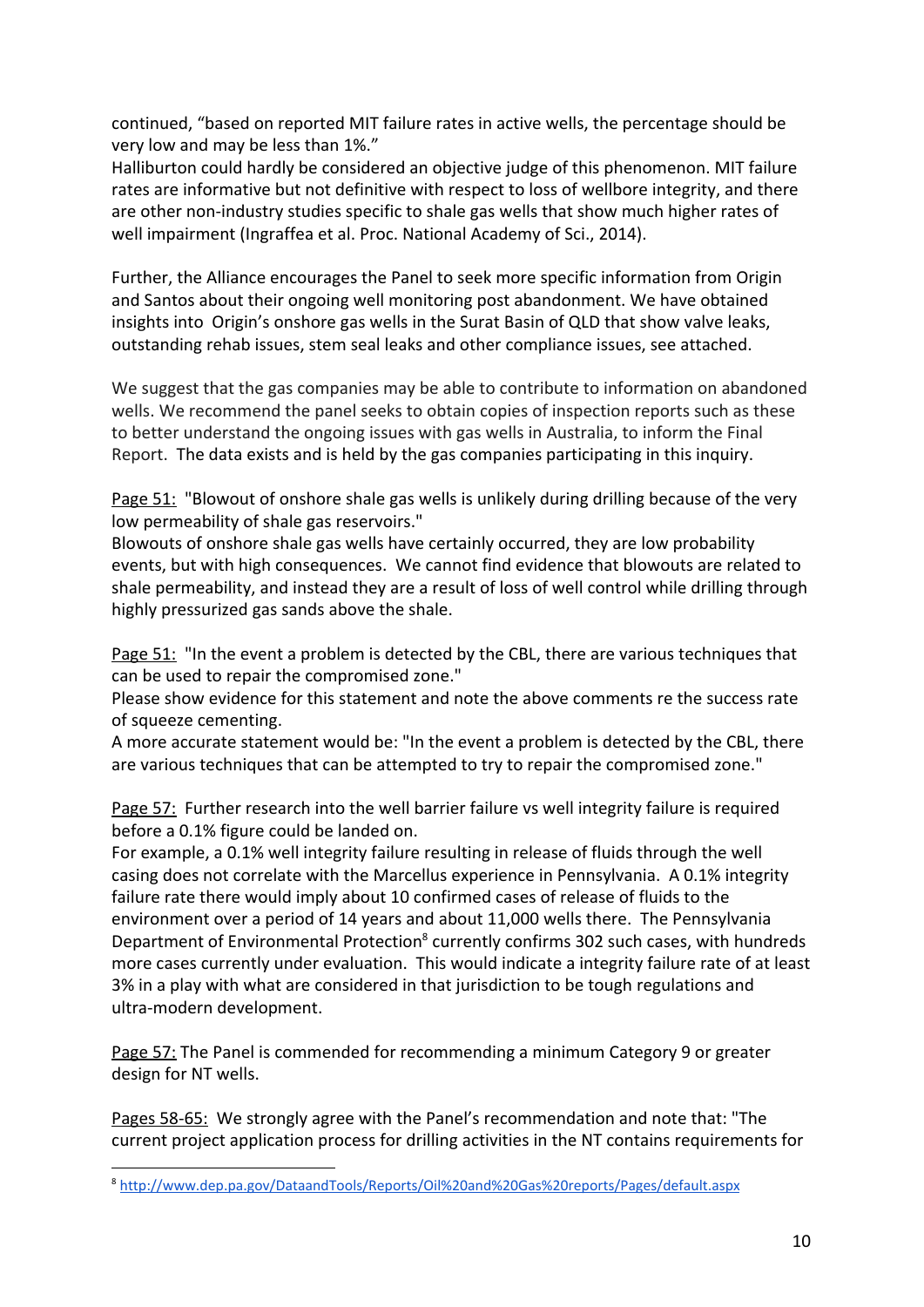the gas operator to describe components of well integrity management, but it currently does not explicitly require an overall well integrity management plan for the full life cycle of a well. It is the Panel's opinion that it should."

## We also commend you for the recommendation:

"That the composition (inorganics, organics and NORMs) of flowback fluids, in addition to hydraulic fracturing fluids, be made publicly available." We note this should be expanded to also be publicly accessible, and not requiring complicated logins or difficult to access web pages etc.

Page 68: The interpretation of the final US EPA report in the draft final report could confuse readers, and in fact is already being used in the NT media to say that no contamination of drinking water has ever occured from fracking, which is patently untrue.

This statement could be reworded or clarified: However, while there have been more than one million fracture stimulations (fracturing) treatments in North America, and more than 1,300 in the Cooper Basin in SA, there has been no reported evidence of fracturing fluid moving from the fractures to near surface aquifers.158 Cooke 2012; US EPA Report.

- 1) Fracture fluid in near surface aquifers is reported in the US EPA report (from various parts of the fracking industry's processes)
- 2) There is no body measuring in SA, no data available, no baseline water results

With regard to the US EPA report, Tom Burke, EPA Deputy Administrator, said the study produced significant findings. Key among them was that fracking has caused contamination to drinking water resources.

"We found scientific evidence of impacts to drinking water resources at each stage of the hydraulic fracturing water cycle," he said.

Burke also said there are uncertainties and gaps in the data that prevented the study from making a national conclusion on fracking's impact on drinking water. But he said it has caused some problems in local communities. Those problems include poor well construction, spills of wastewater that contains fracking fluid and water withdrawals from areas that have low water resources<sup>9</sup>.

Lock the Gate further recommends:

- 1. The moratorium should remain until the Schedule of Onshore Petroleum Exploration and Production Requirements 2016 is amended to reflect the Inquiry's findings, and the regulations should be the same for exploration and production wells.
- 2. The Inquiry's recommendations for long term well monitoring (Recommendations 5.1, 5.2, 5.3) must be extended and include abandoned wells.

<sup>9</sup> https://www.apmreports.org/story/2016/12/13/epa-fracking-contamination-drinking-water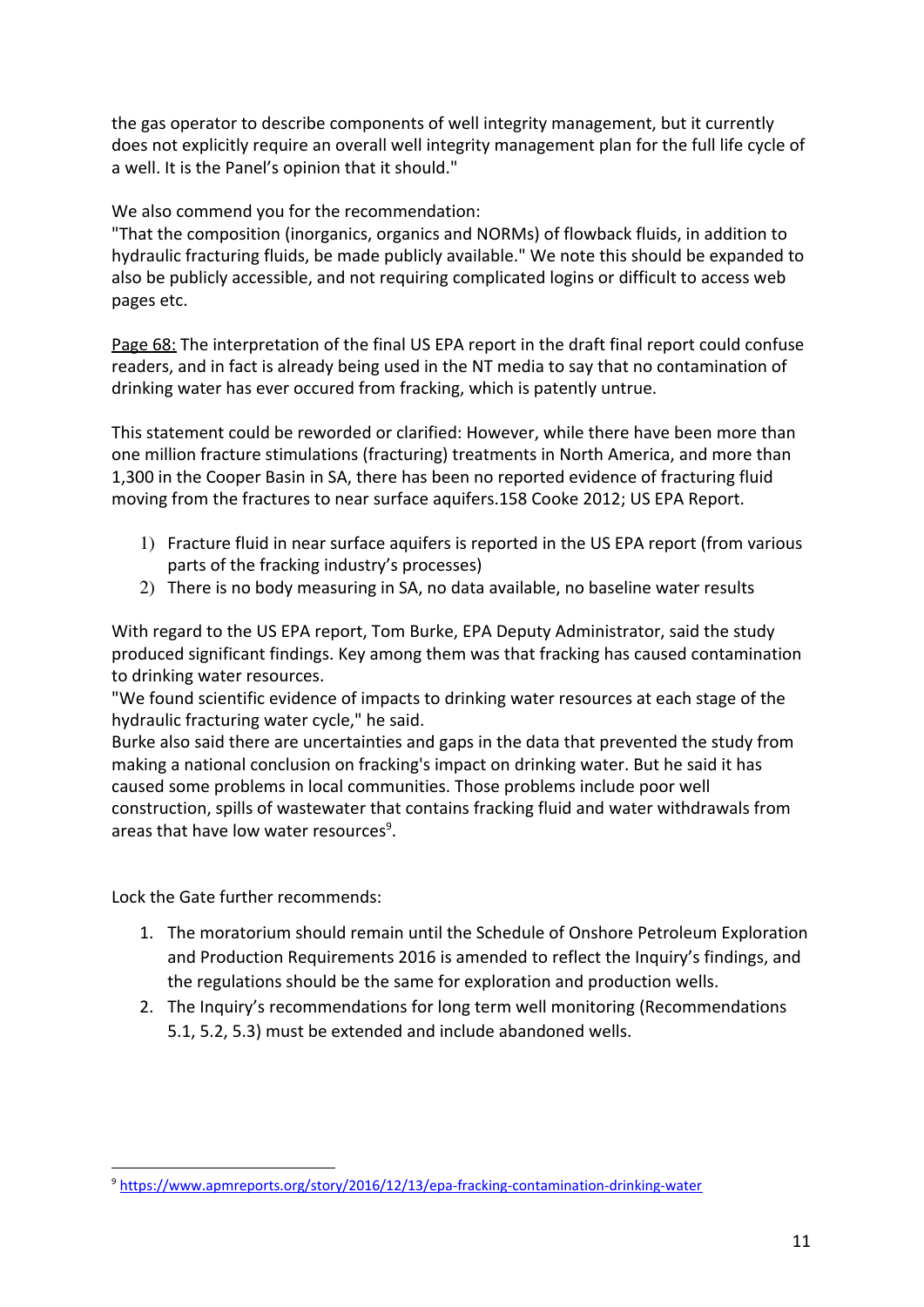#### **Chapter 6 Onshore shale gas in Australia and the Northern Territory**

Chapter 6 of the draft Final Report highlighted the uncertainty caused by the lack of crucial data and the problems caused by the provision of contradictory information. Statements such as, "The scale of development is difficult to establish at the current time"<sup>10</sup> and "There is currently insufficient information available for any of the onshore shale gas basins in the Northern Territory to inform this long-term planning issue"<sup>11</sup>, coupled with contradictory information such as, industry estimates "the combined developments over the next 25 years could result in between 1,000 and 1,200 wells associated with around 150 well pads"<sup>12</sup>, while the "Energy Division of DPIR predicts that approximately 15,506 shale gas wells could be developed in the greater McArthur Basin, with possibly around 6,250 wells in the Beetaloo Sub-basin. This estimate is more than one order of magnitude (10 times) larger than the industry projection"<sup>13</sup>, demonstrate why any shale gas activity risks to the Northern Territory are currently impossible to accurately ascertain.

The potential and unknown scale of the industry in the Northern Territory further provides evidence that the scientific studies and no go areas should be undertaken prior to further exploration, as the impacts could otherwise be of an inappropriate scale to mitigate risks to sensitive areas.

Lock the Gate supports the Panel's criticism of the current well abandonment regulations (the Schedule of Onshore Petroleum Exploration and Production Requirements 2016).

The report identified a lack of wastewater and solid waste management plans and facilities in the Northern Territory. The issue of waste disposal must also be addressed before the moratorium is lifted.

With regards to updating the diagram on page 81 to reflect the later Origin submission, this is welcomed. With regards to the Origin submission #283 and the description, there is one key area that was not dealt with in Origin's response to the inquiry to date. Origin stated on page 5 of submission #283 that for the 12th stage, the well failed to reach formation breakdown<sup>14</sup>. In Origin's verbal description to the panel in February 2018, they note that, "*For whatever reason the stress state at that specific stage would not break down. We couldn't create a fracture.*"

Further investigation into why that was the case would be welcomed.

The CSIRO report to the inquiry states on page 82:

<sup>&</sup>lt;sup>10</sup> Page 86 of the draft Final Report

<sup>&</sup>lt;sup>11</sup> Page 87 of the draft Final Report

<sup>&</sup>lt;sup>12</sup> Page 86 of the draft Final Report

<sup>&</sup>lt;sup>13</sup> Page 86 of the draft Final Report

<sup>14</sup> https://frackinginquiry.nt.gov.au/submission-library?a=452658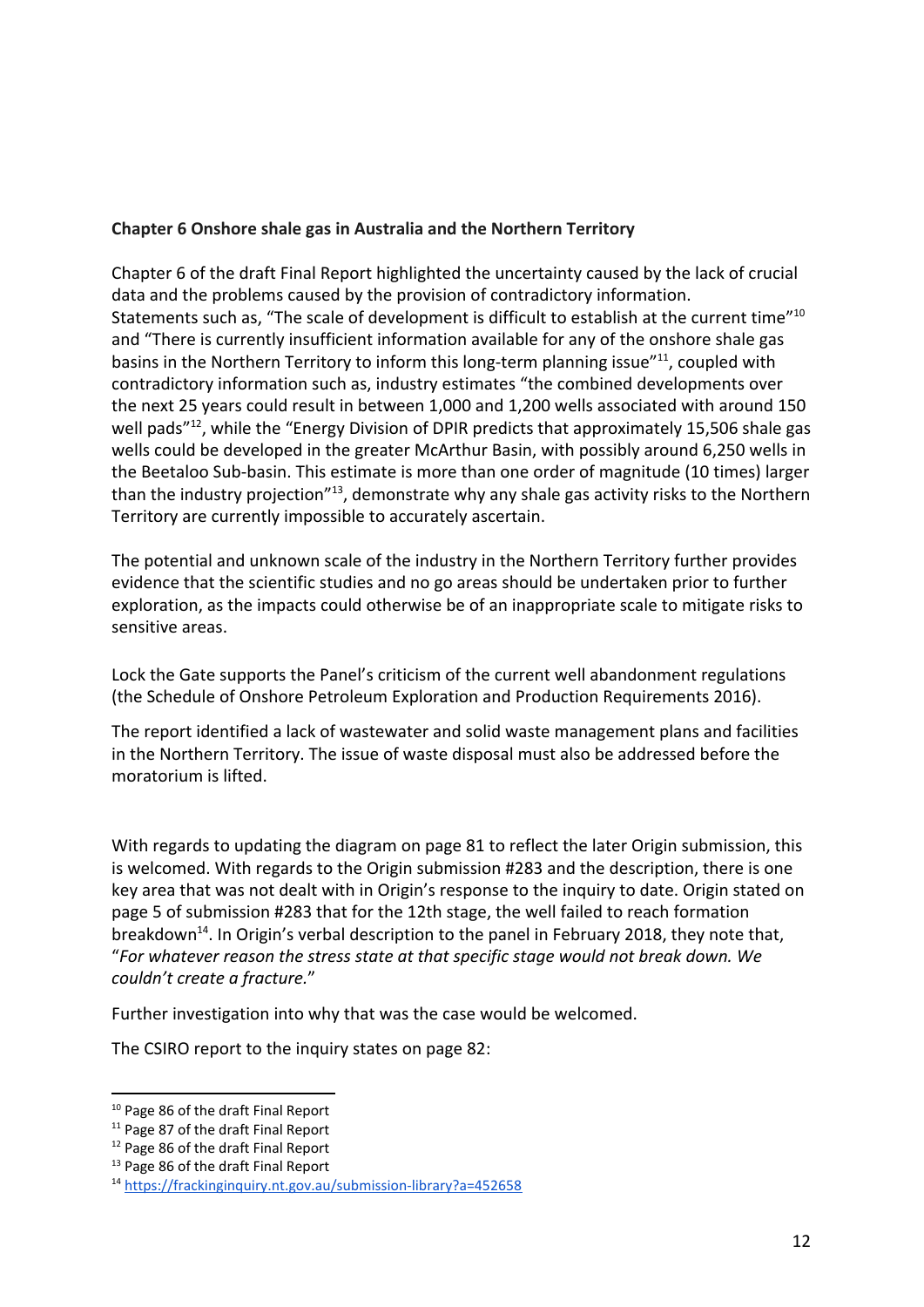*"Because the hydraulic fracturing fluid is contained within the isolated wellbore zone, the pressure builds up until it exceeds a threshold known as the breakdown pressure. Once the hydraulic fracture fluid pressure exceeds the breakdown pressure, it fractures the rock, resulting in 'hydraulic' fractures."*

And

*"At the start of the simulation, the hydraulic fracturing fluid is injected without any proppant, to initially open a fracture wide enough to allow the proppant to travel along the hydraulic fracture; this is known as the 'well pad'."<sup>15</sup>*

Origin has still not explained whether the breakdown pressure was not achieved due to the hydraulic fracture fluid not being contained within the isolated wellbore zone and why.

#### **Chapter 7 Water**

Due to the lack of data for Northern Territory water sources and processes, Chapter 7 leaves us with many questions requiring answers.

This quote from the draft report sums the situation up perfectly, "it is apparent that available knowledge and data on the NT's water resources (surface and groundwater), and their associated aquatic ecosystems, is presently insufficient to permit the risks associated with the development of any onshore shale gas industry in the NT to be assessed without considerable uncertainty" $16$ . Aquatic ecosystems and biodiversity are of international significance and must be fully understood. This considerable uncertainty must be addressed through thorough research and baseline testing before the lifting of the moratorium can be considered.

There are unacceptable knowledge gaps and limitations in all aspects of water issues, eg. the amount used for fracking, surface water and groundwater capacities and processes, and water dependent ecosystems. "There is limited information about the groundwater systems in rocks underlying the Cambrian Limestone Aquifer and their connectivity with this groundwater system"<sup>17</sup>. These crucial knowledge gaps must be remedied and the risks identified and assessed, before we can consider proceeding with any fracking exploration or production wells.

This draft final report also discovered, "Many high yielding aquifers within the NT are close to full allocation against the prescribed contingent allocations. Groundwater and surface water resources in a number of specific areas such as Alice Springs, Darwin Rural, Douglas Daly, Katherine and Mataranka are recognised as being under pressure from resource development<sup>"18</sup>. This makes the risks of water depletion due to the onshore gas industry an extreme concern, potentially impacting residential, environmental and other industries' water availability. That would be unacceptable.

<sup>15</sup> https://frackinginquiry.nt.gov.au/inquiry-reports?a=465932

<sup>&</sup>lt;sup>16</sup> Page 112 draft Final Report

<sup>&</sup>lt;sup>17</sup> Page 112 draft Final Report

<sup>&</sup>lt;sup>18</sup> Page 105 draft Final Report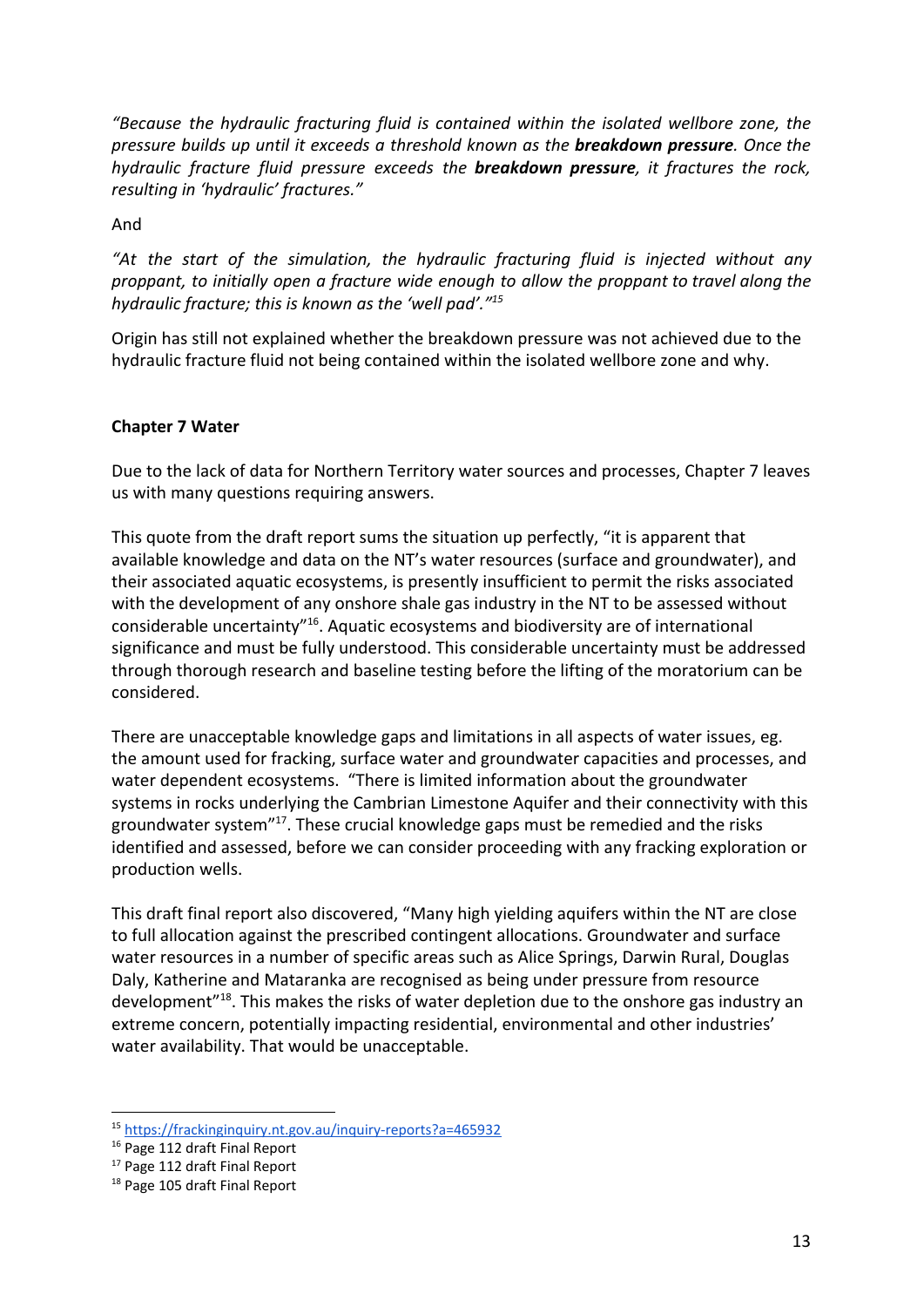Aquifer contamination with methane is another serious risk which has been understated by the inquiry as methane is not considered toxic. High levels of methane in an enclosed space can have explosive and potentially fatal consequences though. This could happen in the gap between the water and a bore head, or in an enclosed bathroom of a house where the water has been contaminated $^{19}$ .

Further, methane can be harmful to aquatic organisms, and is of particular concern in subsurface groundwater dependent ecosystems. Disturbance to groundwater chemistry can significantly alter aquifer biodiversity and ecosystems and the microfauna that inhabit them, and also have flow on effects to connected ecosystems including rivers and their riparian zones<sup>20</sup>.

The Northern Territory's current regulations are inadequate to effectively protect our surface and groundwaters. Panel's recommendation (7.1) to amend the Water Act needs to be extended to include exploration licences as well as production licences. Regulations to protect water from over-extraction and contamination, and to bring the use of water by the gas industry under the Water Act must be finalised prior to any potential recommencement of water use by the onshore gas industry.

#### **Chapter 8 Land**

The Northern Territory is renowned as a tourist destination due to its abundant wildlife, untamed natural beauty and wide open spaces. Our beef and horticultural produce are highly sought after nationally and internationally due to our clean green image. And our Territory culture, both traditional and non-indigenous, is deeply embedded in our landscape.

Chapter 8 recognises the known deleterious impacts of shale gas operations. These include land use intensification, fragmentation, disruption to agricultural operations and alienation of agricultural land, large water demand, vegetation clearing and the production of polluting waste.

All landholders deserve a right to have a say over what happens on their land and to protect their primary production or tourism industries. It is for these reasons we insist landholders need a right to veto gas activities on their land.

With the exception of National Parks, Chapter 6 failed to identify any sensitive or significant areas as no go zones. In order to protect the NT's sensitive landscapes and areas of conservational, historical, aesthetic, cultural or agricultural significance, all research must be completed, no go zones identified and declared, and regulations must be updated, prior to any consideration of the lifting of the moratorium. This will prevent any exploration activities from occurring in and risking sensitive or significant areas.

<sup>19</sup> https://www.theguardian.com/environment/2011/apr/12/families-gas-drilling

<sup>20</sup> **National Water Commission, 2008.** *Subsurface groundwater-dependent ecosystems*, Australian Govt 2008.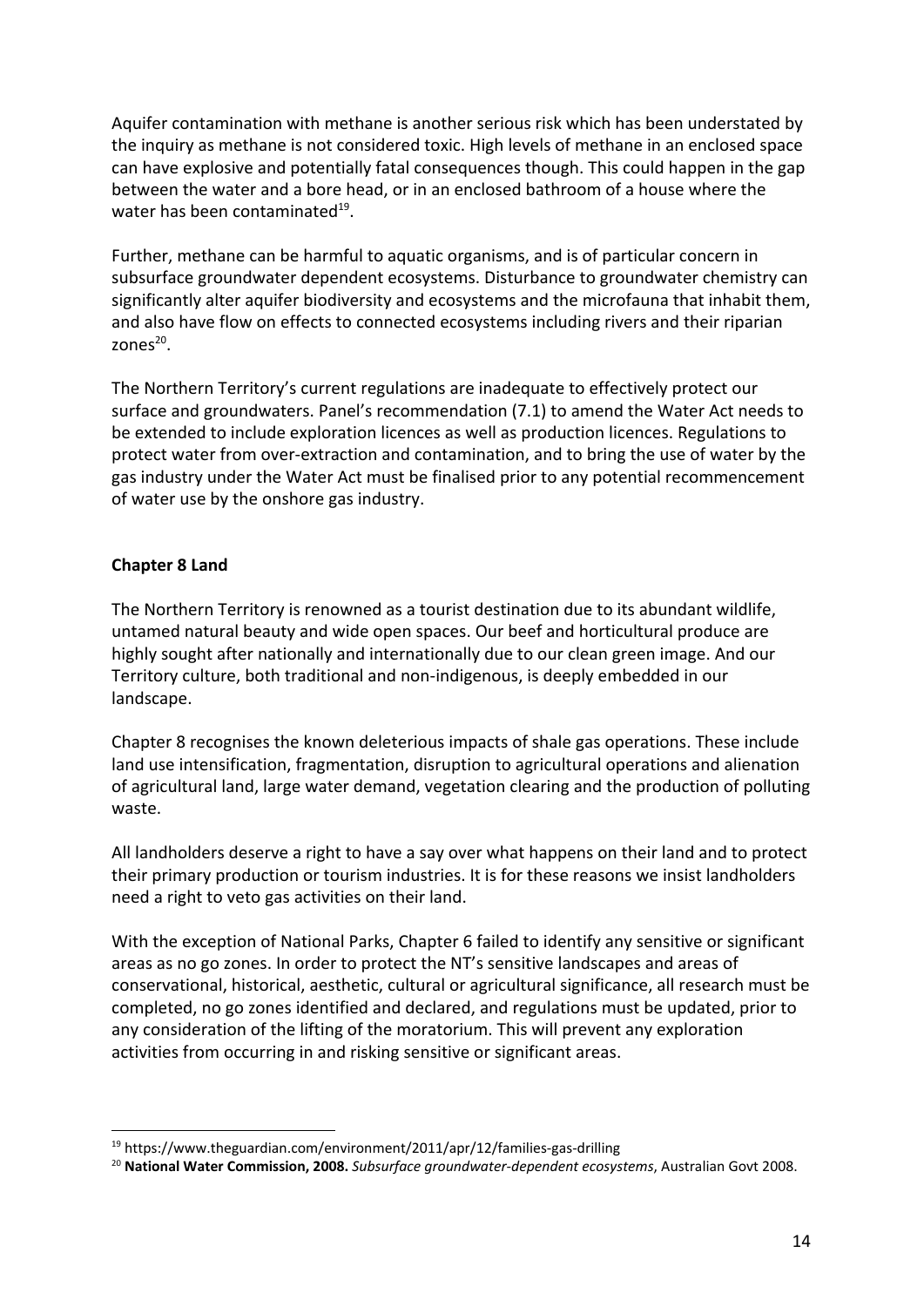#### **Chapter 9 Greenhouse gas emissions**

We do not agree that the risks to the climate from shale gasfields in the Northern Territory are low. According to the Federal Environment Department<sup>21</sup> Australian emissions rose for the third consecutive year in Australia in 2017, with gas production and exports being blamed.

According to scientists, we need our emissions to be falling. The emissions from large scale shale gasfields across the Northern Territory may be what pushes us past the climate change tipping point with catastrophic consequences for the  $NT^{22}$ .

We recommend the Panel seeks clear review of this chapter by climate scientists to ensure the risk matrix and the recommendations are in line with the latest climate science.

We also wish to point out the aerial surveys have had high success rates for pinpointing exact emission sources and super emitters of methane and other greenhouse gases. This point should be updated in the Final Report, while noting that independent baseline measurements prior to any further onshore gas exploration or extraction activities are critical for being able to monitor changes into the future.

#### **Chapter 10 Public health**

The Terms of Reference do not allow for the Inquiry to comment on the potential health impacts of on-site workers, so all risk assessments in the draft report are in relation to the general public. Where there are risk factors for the general public, the risks could be increased for on-site workers due to their proximity and level of exposure.

"There is very limited data on the composition of flowback and produced water occasioned by onshore shale gas extraction in Australia … overseas studies suggest that flowback and produced water can contain a much greater number of potentially environmentally sensitive chemicals than are present in the original hydraulic fracturing fluid composition" $^{23}$ . It is then assumed that these chemicals might not be "harmful to human health or to the environment $^{224}$ . It is unacceptable to assume that by the time any contaminated water (or air) reaches the point of consumption, the chemicals will be considerably diluted and suitable for human consumption. Nor is it acceptable to assume that some contamination is acceptable, and it is only when contamination surpasses certain levels that it becomes an issue.

A study of the Material Safety Data Sheets (MSDS) for the chemicals used in hydraulic fracturing, found many are listed as "Dangerous Goods"<sup>25</sup> and carried warnings such as: "Harmful if swallowed", "Harmful if contact with skin", "Very toxic to aquatic life"<sup>26</sup>, and "Do

<sup>21</sup> http://www.abc.net.au/news/2017-12-19/greenhouse-gas-emissions-increase-third-consecutive-year/9271176 <sup>22</sup>https://www.environment.gov.au/system/files/resources/b2915be6-16e4-4cb3-8533-471ed879bfc1/files/ka kadu-coast.pdf

<sup>&</sup>lt;sup>23</sup> Page 64 of draft Final Report

<sup>&</sup>lt;sup>24</sup> Page 65 of draft Final Report

<sup>25</sup> https://dpir.nt.gov.au/ data/assets/pdf file/0008/369809/stimulation-additives.PDF

<sup>26</sup> https://www.caymanchem.com/msdss/10597m.pdf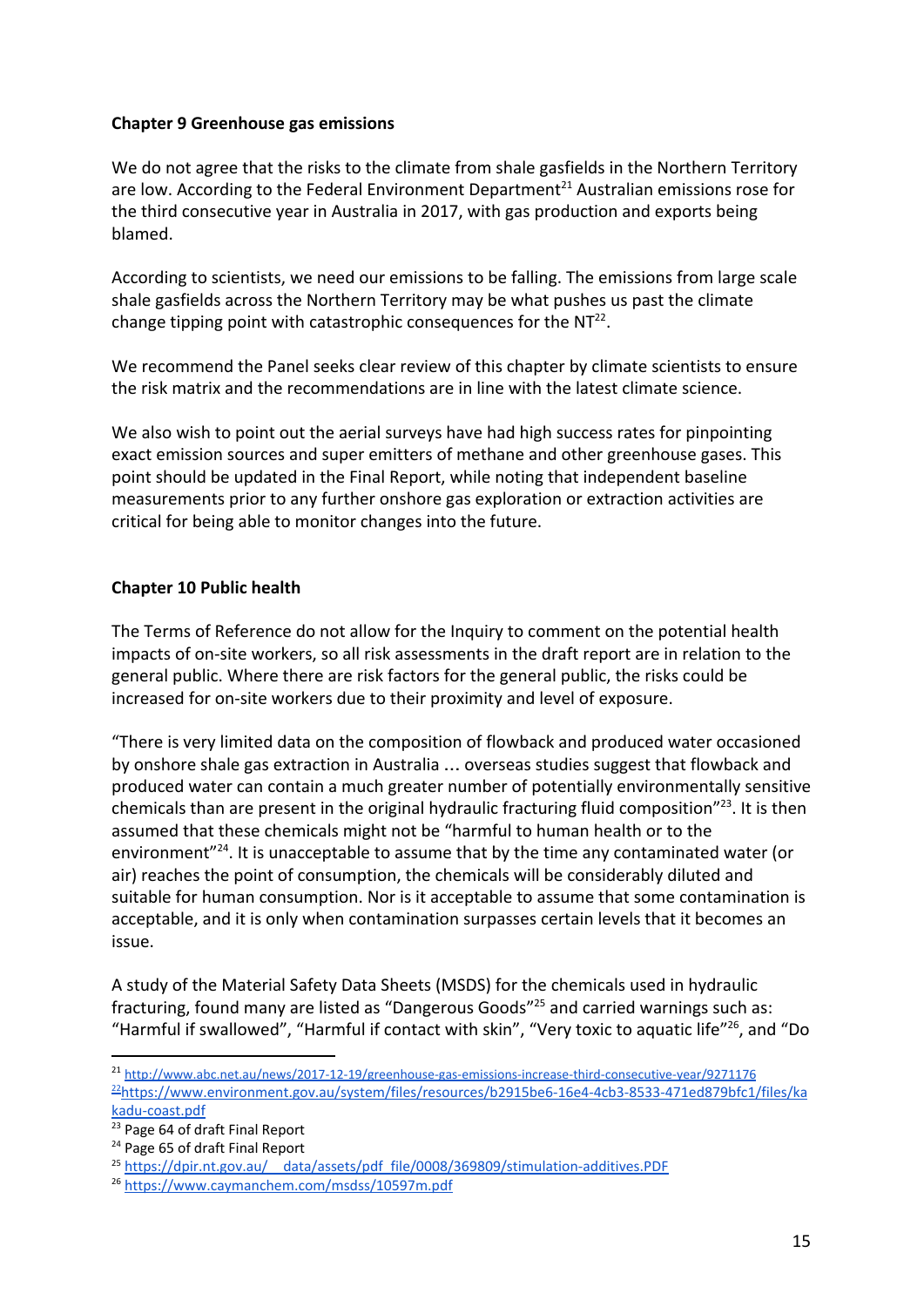not breathe dust/fume/gas/mist/spray"<sup>27</sup>. The assumption that chemicals would not make their way to water/humans/communities in offsite locations due to operational controls is an extremely dangerous one, considering the quantities of these dangerous chemicals used and the likelihood of risk control failures.

The human health risk assessments and reports examined as part of this inquiry only provided limited information. While it is true that many health reports conclude that further research is required for a definitive assessment of onshore shale gas activities' impacts on health, the sheer weight of the number of reports<sup>28</sup> indicates that there are serious health issues associated with fracking. Territorians can not be used as guinea pigs and sacrificed in a fracking health experiment.

We suggest you read: '*Air Pollution and human health hazards: a compilation of air toxins* acknowledged by the gas industry in Queensland's Darling Downs',<sup>29</sup> published by Dr Geralyn McCarron on 8th January 2018. She concludes: "Increased cardiopulmonary hospitalisations are coincident with the rise in pollutants known to cause such symptoms. Apparently, controls to limit exposure are ineffectual. The burden of air pollution from the gas industry on the wellbeing of the Darling Downs population is a significant public health concern."

#### **Chapter 11 Aboriginal people and their culture**

The ties between Aboriginal people and their environment has been well documented in numerous studies. These ties greatly influence physical, mental and spiritual health, are site specific and are impossible to quantify. It is also impossible for anyone not from a particular language group to fully understand their Aboriginal ontology.

"Recommendation 11.6: That Land Councils, AAPA, and the Government cooperate to ensure that reliable, accessible (including with the use of interpreters), trusted, and accurate information about any onshore shale gas industry is effectively communicated to all Aboriginal people that will be affected by any onshore shale gas industry" $30$ , while welcomed, also raises serious concerns. Who will decide what is "trusted, and accurate information about any onshore shale gas industry"? Will the Indigenous people be informed of all the risks and the need for highly skilled workers, which will see them disadvantaged?

While we agree that the gas industry should fund the design and delivery of any information programs, a clear separation between funding and information delivery must be enforced, to ensure the information delivered is impartial and not influenced by the gas industry.

#### **Chapter 12 Social impacts**

<sup>27</sup> https://www.chemsupply.com.au/documents/BE0155 AU.pdf

<sup>&</sup>lt;sup>28</sup> COMPENDIUM OF SCIENTIFIC, MEDICAL, AND MEDIA FINDINGS DEMONSTRATING RISKS AND HARMS OF FRACKING (UNCONVENTIONAL GAS AND OIL EXTRACTION)

http://www.psr.org/assets/pdfs/fracking-compendium-4.pdf

<sup>29</sup> http://www.tandfonline.com/doi/full/10.1080/00207233.2017.1413221

<sup>&</sup>lt;sup>30</sup> Page 266 draft Final Report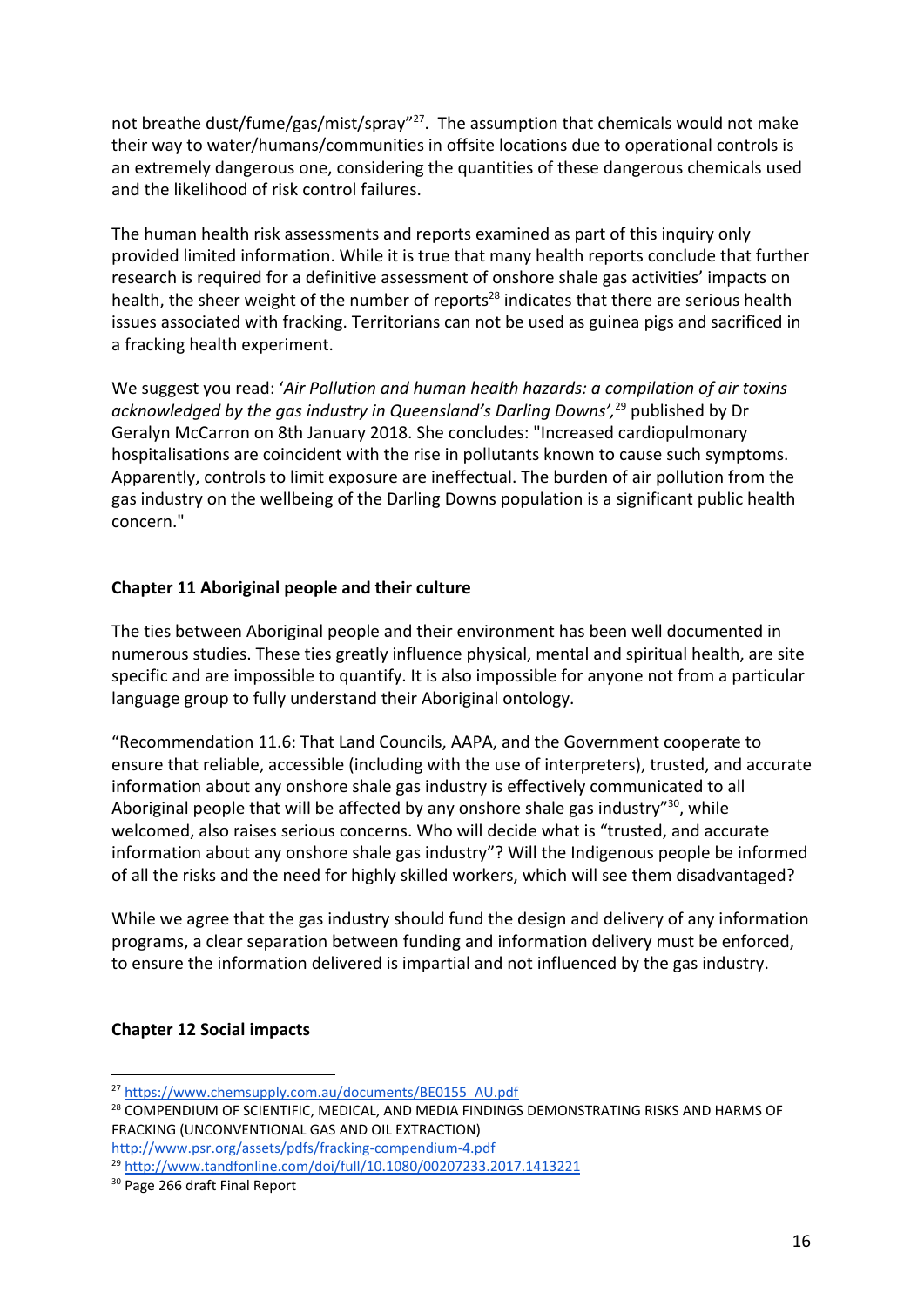This chapter makes no mention of all the opposition to fracking shown at consultations or in polls conducted by NT media. It does show " Number of submissions emphasising risks and benefits relating to social impacts" in Figure  $12.1<sup>31</sup>$ , but little emphasis is placed on the fact the majority of submissions emphasised the risks not benefits.

We feel it is inappropriate to use a CSIRO study<sup>32</sup> showing trust and acceptance of the extractive industries to imply acceptance of an onshore gas industry. The scale of unconventional onshore gasfields across the landscape, and the impacts on local aquifers and air quality over a vast area where people are forced to 'coexist' means that trust and acceptance of onshore gas is often far lower than the acceptance granted to other extractive industries. We know from our many stalls and meetings across the NT and Australia, that it is common for people working in other extractive industries to oppose onshore gas fracking.

Recommendation 12.2: "That gas companies ensure the provision of adequate and sustainable funding to ensure the identified infrastructure requirements are met and maintained appropriately". How will this be assessed and regulated?

Recommendation 12.3: "That consideration be given to the development of road use agreements between gas companies and local councils that include safety considerations and ensure monitoring for compliance, including reporting requirements". This recommendation should be more than just "consideration", road use agreements are absolutely necessary to avoid vehicular accidents and road deaths, and to mitigate the financial burdens of road maintenance.

While well intentioned, the recommendations from this chapter fail to recognise the heart of the social issues. The recommendations in this chapter do not meet the community concerns expressed to the panel. These concerns centre around a loss of lifestyle and loss of identity as Territorians.

In regards to Recommendation  $12.12^{33}$ : "That gas companies be required to develop a social impact management plan that outlines how they intend to develop and continue their SLO within each of the communities they will operate in. This should be developed in conjunction with any SIA, and introduced as early as possible, preferably in the exploration phase, to ensure that any potential changes can be flagged in advance to allow communities time to adapt and prepare for the changes".

Social Licence to operate cannot be brought by a 'management plan' to help people 'prepare for changes' that are outside our control. This is exacerbated due to local people having no power to object, or right to say 'no thanks'.

<sup>&</sup>lt;sup>31</sup> Page 270 draft Final Report

<sup>&</sup>lt;sup>32</sup> Page 287 draft Final Report

<sup>&</sup>lt;sup>33</sup> Page 283 draft Final Report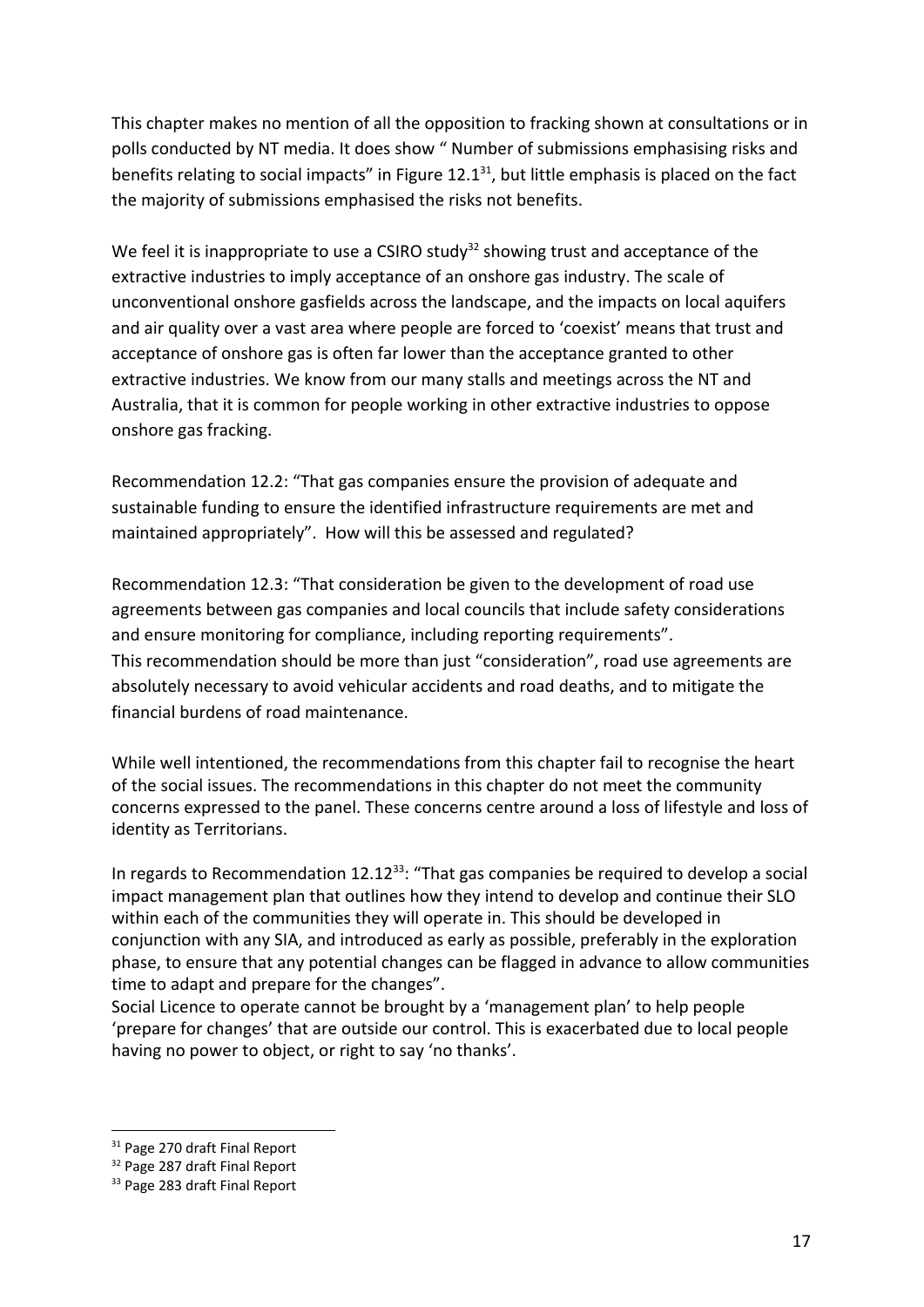Baseline studies, independent research on health impacts, groundwater flows, an understanding of landscape and wildlife impacts and clearly laid out no go areas, all must be completed before exploration. All laws, through the necessary processes and NT Parliament, with full cost recovery from the fracking companies nust be put in place. All that critical work must be undertaken before the community is forced to endure a fracking company's attempts to 'optimise the relationship'.

#### **Chapter 13 Economic impacts**

ACIL Allen conducted a thorough analysis of a range of scenarios regarding future shale gas production in the Northern Territory, and within this modelling provided estimates on the tax effects on both GST and royalties<sup>34</sup>. The Final Report chapter 13 could be strengthened by an assessment of the data in line with the below economic overview.

Notably, the ACIL analysis place the highest probability of occurring on their low development 'Calm' scenario, even with the removal of the current moratorium. Therefore, the scenarios involving much more extensive shale gas development — called Breeze, Wind and Gale — should be considered low probability events. Indeed, many of the results of the ACIL analysis have been widely misreported as to show large economic effects, when in fact they will be very marginal, and in many cases, too small to model<sup>35</sup>.

#### **ACIL Allen tax effects in context**

FIAURE EAST AND ALLEN DEVELOPMENT COENADIO PRODABILITY MATRIX.

The four scenarios are called Calm, Breeze, Wind, and Gale, and represent progressively higher gas output scenarios. With a partial lift of the moratorium on shale gas, Calm scenario has been assessed as the most probably outcome, as their scenario probability matrix shows (reproduced below).

| <b>FIGURE ES</b> /                              | AGIL ALLEN DEVELOPMENT SGENARIO PROBABILITY MATRIX |                                  |                                       |                                    |                  |
|-------------------------------------------------|----------------------------------------------------|----------------------------------|---------------------------------------|------------------------------------|------------------|
|                                                 |                                                    |                                  |                                       | POLICY SCENARIO PROBABILITY MATRIX |                  |
| <b>IINDUSTRY DEVELOPMENT</b><br><b>SCENARIO</b> | <b>Production Profile</b>                          | Production<br><b>Cost Regime</b> | <b>PERMANENT</b><br><b>MORATORIUM</b> | <b>PARTIAL LIFT</b>                | <b>FULL LIFT</b> |
| <b>BASELINE</b>                                 | Nil Shale Production                               | <b>N/A</b>                       | <b>CERTAIN</b>                        | <b>MODERATE</b>                    | LOW              |
| <b>SHALE CALM</b>                               | Exploration occurs<br>Failure to commercialise     | <b>N/A</b>                       | <b>ZERO</b>                           | <b>VERY HIGH</b>                   | <b>VERY HIGH</b> |
| <b>SHALE BREEZE</b>                             | Scenario 1<br>Target production: 36PJ per annum    | High cost                        | <b>ZERO</b>                           | <b>MODERATE</b>                    | <b>HIGH</b>      |
| <b>SHALE WIND</b>                               | Scenario 2<br>Target production: 150PJ per annum   | Moderate cost                    | <b>ZERO</b>                           | LOW                                | <b>MODERATE</b>  |
| <b>SHALE GALE</b>                               | Scenario 3<br>Target production: 365PJ per annum   | Low cost                         | <b>ZERO</b>                           | <b>VERY LOW</b>                    | LOW              |

SOURCE: ACIL ALLEN CONSULTING

<sup>&</sup>lt;sup>34</sup> ACIL Allen Consulting. (2017). The economic impacts of a potential shale gas development in the Northern Territory. October 2017. Accessed at

http://www.acilallen.com.au/cms files/ACILAllen ShaleGasNT October2017.pdf

<sup>&</sup>lt;sup>35</sup> Campbell, R. (2018). Economies of Shale: Submission on the Draft Report of the Scientific Inquiry into Hydraulic Fracturing in the Northern Territory. *The Australia Institute*. Accessed at

http://www.tai.org.au/sites/defualt/files/P437%20Submission%20on%20NT%20fracking%20inquiry%20FINAL. pdf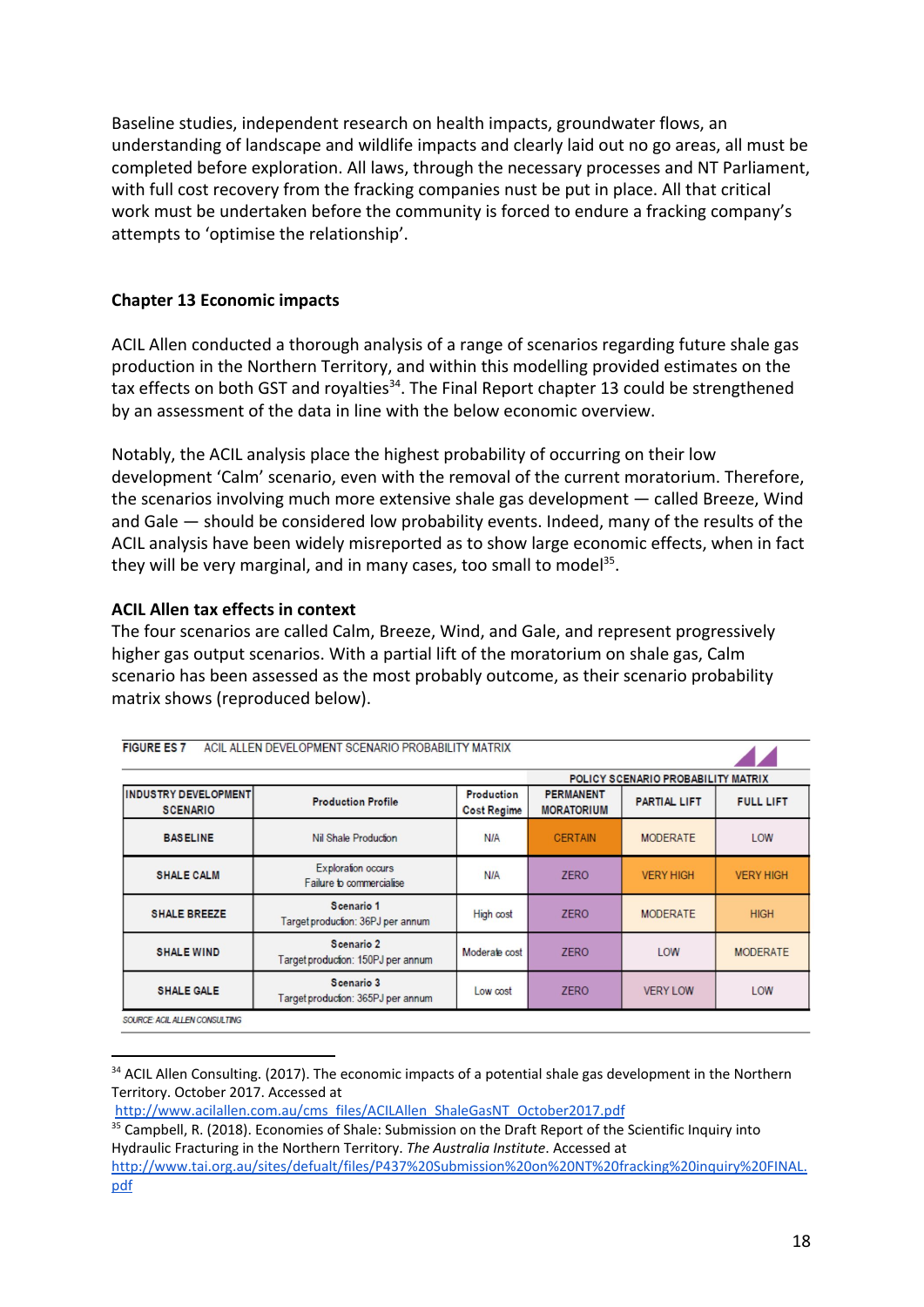Despite setting out these scenarios it is important to note that ACIL stresses how little information there is on the size and scope of commercial share gas reserves in the NT. As ACIL write 'even the most information regarding the quantity and quality of gas *in situ* is unknown'. As such, it sidesteps the critical issue of whether the reserves are economic to produce in the first place. As ACIL state clearly in their guide to interpreting their report, there is simply not enough information to make this assessment as such they state their report is 'not an assessment of the commercial viability of a shale gas industry in the NT'.

It is also important to note that total fracking royalties assumes that production continues out to 2042. At any stage, drops in the gas prices or increases in other costs could render the project uneconomic and cause production to stop, with impacts on the economic output and also the ability of the Government to collect revenue to pay for ongoing costs of the industry for monitoring and compliance.

#### **Royalties**

The ACIL Allen report models the effects on NT royalties in each scenario. These effects are summarised below, where the expected royalties are compared to existing royalty revenues. The revenue effects in the most likely scenarios are very small.

|                                                    | Calm | <b>Breeze</b> | Wind  | Gale  |
|----------------------------------------------------|------|---------------|-------|-------|
| Average real royalties per annum (\$m)             | 0    | 11.9          | 34.4  | 69    |
| Share of NT 2017-18 total resource royalties<br>36 | 0.0% | 5.3%          | 15.3% | 30.7% |
| Share of NT 2017-18 own-source revenue             | 0.0% | 1.3%          | 3.6%  | 7.3%  |
| Share of NT 2017-18 total revenue                  | 0.0% | 0.2%          | 0.6%  | 1.1%  |

For context, the coal seam gas (CSG) revenues in Queensland in 2015-16 were \$22 million. Forecasts for future royalties from oil and gas have been revised down repeatedly, from a forecast back in 2012-13 of \$636 million by 2017-18, down to a forecast of \$147 million in the actual 2017-18 budget.

# **GST**

The effect on NT GST allocations is also modelled. Like for royalties, the size of these estimated effect for each scenario are put in the context of total GST allocations. These average values from the modelling exercise are in 2017-18 real dollar values and can thus be compared on a dollar-for-dollar basis with the 2017-18 revenues in the NT budget.

<sup>&</sup>lt;sup>36</sup> This and other NT government revenue figures come from the 2017-18 NT Treasury Budget.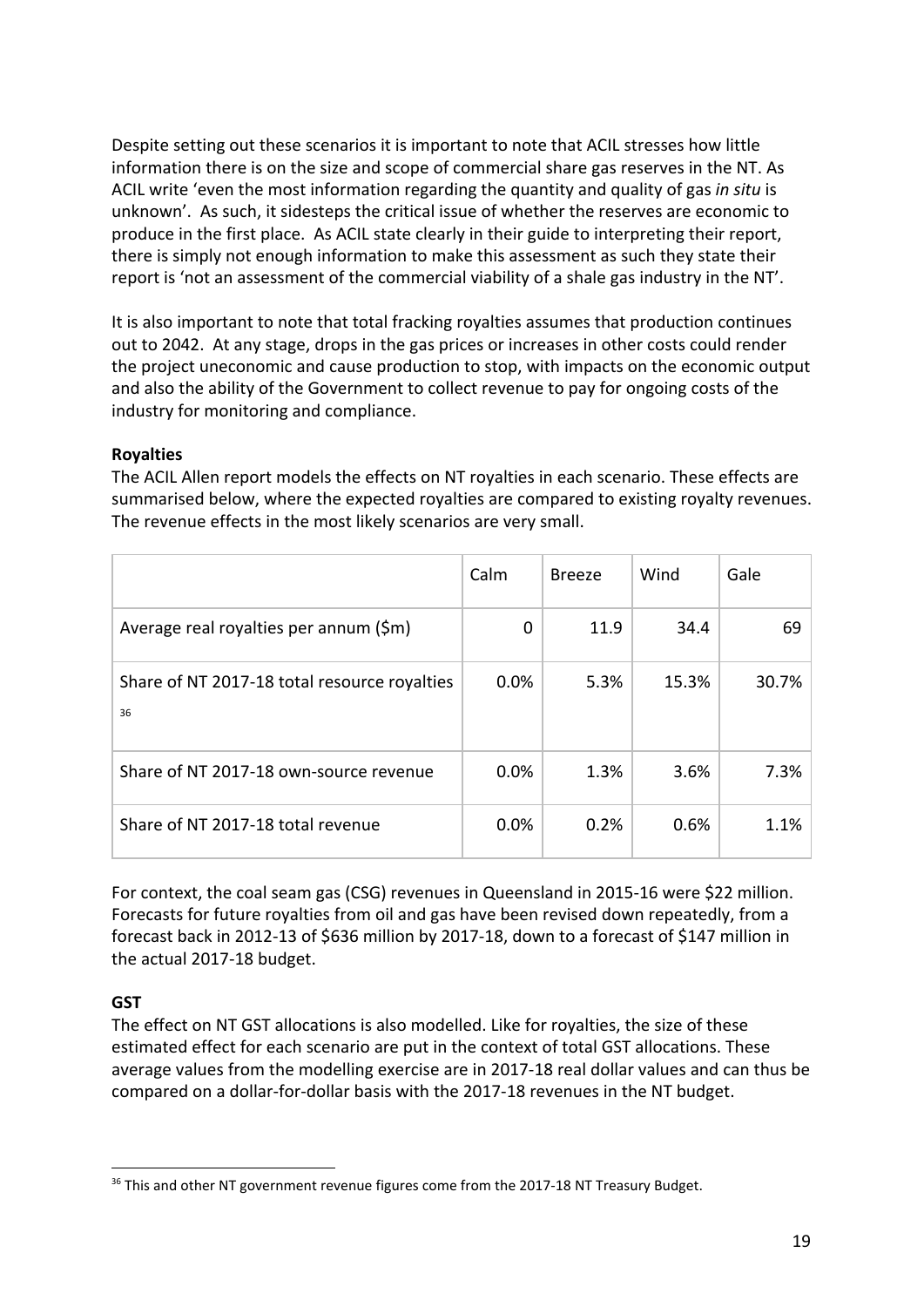|                                         | Calm | <b>Breeze</b> | Wind | Gale |
|-----------------------------------------|------|---------------|------|------|
| Average real GST effect per annum (\$m) | 0.3  | 14.3          | 37.4 | 63.1 |
| Share of NT 2017-18 GST revenue         | 0.0% | 0.5%          | 1.3% | 2.2% |
| Share of NT 2017-18 own-source revenue  | 0.0% | 1.5%          | 3.9% | 6.7% |
| Share of NT 2017-18 total revenue       | 0.0% | 0.2%          | 0.6% | 1.0% |

#### **Jobs**

The modelling also has an output the number of additional jobs created in each gas development scenario, both within NT and the rest of Australia.

Most interesting is that in all scenarios there is no net national job creation, as any additional jobs in NT are filled at the expense of potential resource industry jobs elsewhere in the country. This may be an artefact of a full-employment assumption in the modelling exercise, however the economic reality that there is competition for workers in resource industries is nevertheless an important consideration.

|                                                                        | Calm | <b>Breeze</b> | Wind  | Gale  |
|------------------------------------------------------------------------|------|---------------|-------|-------|
| Average jobs                                                           | 5.0  | 82.0          | 252.0 | 524.0 |
| Share of average NT workforce to 2042<br>(at 1.5% annual growth $37$ ) | 0.0% | 0.0%          | 0.1%  | 0.3%  |

#### **Boom and bust cycle amplified**

One final consideration is that the expansion of additional resource extraction in NT would further hitch its economy on the global resource cycle, rather than contributing to stabilising its economy.

As ACIL notes, how far advanced any gas development gets depends on global conditions, and the domestic industry will respond to those fluctuations in terms of:

<sup>&</sup>lt;sup>37</sup> This is the average annual growth in the NT labour force since 2012. ABS (2018). 6202.0 - Labour Force, Australia, Jan 2018. Table 10. Accessed at

http://www.abs.gov.au/AUSSTATS/abs@.nsf/DetailsPage/6202.0Jan%202018?OpenDocument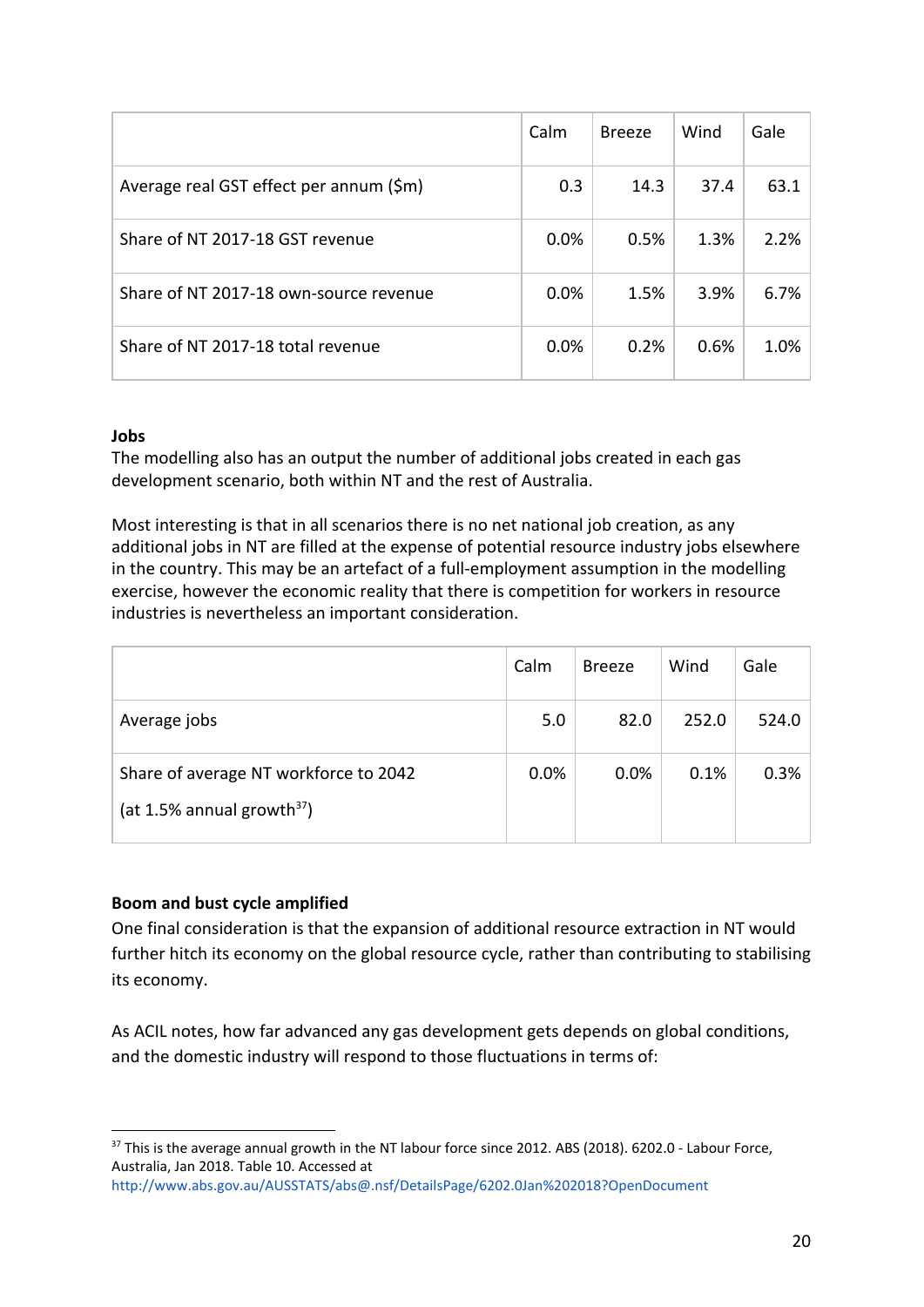- · The construction of pipelines and other facilities certainly will employ people, but this will be temporary and pro-cyclical.
- Both construction and ongoing output will respond to global resource prices, further enhancing the Territory's boom-bust nature of its economy.

Regarding the recommendation of full cost recovery:

Lock the Gate agrees fully that the costs should be born by the industry. APPEA is already publicly arguing that the royalties would be more than enough to pay for any costs associated with an onshore gas industry, and therefore it's the Government's responsibility to pay for regulatory changes, baseline assessments, and the like. This argument is flawed, as the royalties do not kick in until the production phase and the amount of royalties paid could be very little, as evidenced by the ACIL Allen report to the inquiry.

There is a huge amount of upfront work to do before any gas activities could possibly go ahead. The industry are willing to invest billions in taking risks in exploration activities, therefore they should be willing to invest in funding all regulatory changes, preparatory research, and infrastructure construction.

These funds need to be held independently with outcomes independent of the industry's goals and instead led by scientific needs and the needs of the other Territory industries and communities.

# **Chapter 14 Regulatory reform**

We have a particular concern that exploration fracking can begin right away if the moratorium is lifted, without all the recommended studies being completed and without no-go zones identified and protected. As there is little difference between exploration and production, all regulatory changes must apply to both exploration and production wells and activities. All regulatory improvements need to capture any exploration licences already issued and be applied retrospectively, binding all shale gas related activities to all the recommendations.

Lock the Gate commends Recommendation 14.1: "That the Government design and implement a full cost recovery system for the regulation of any onshore shale gas industry"<sup>38</sup> , and suggests a steering group with representatives of the key stakeholders including conservationists, Indigenous representatives, pastoralists, etc be formed to oversee the government's adoption of all the inquiry's recommendations. A clear separation between industry funding and the regulation of any onshore shale gas industry in the NT is vital to ensure undue industry influence on regulation implementation.

<sup>&</sup>lt;sup>38</sup> Page 339 draft Final Report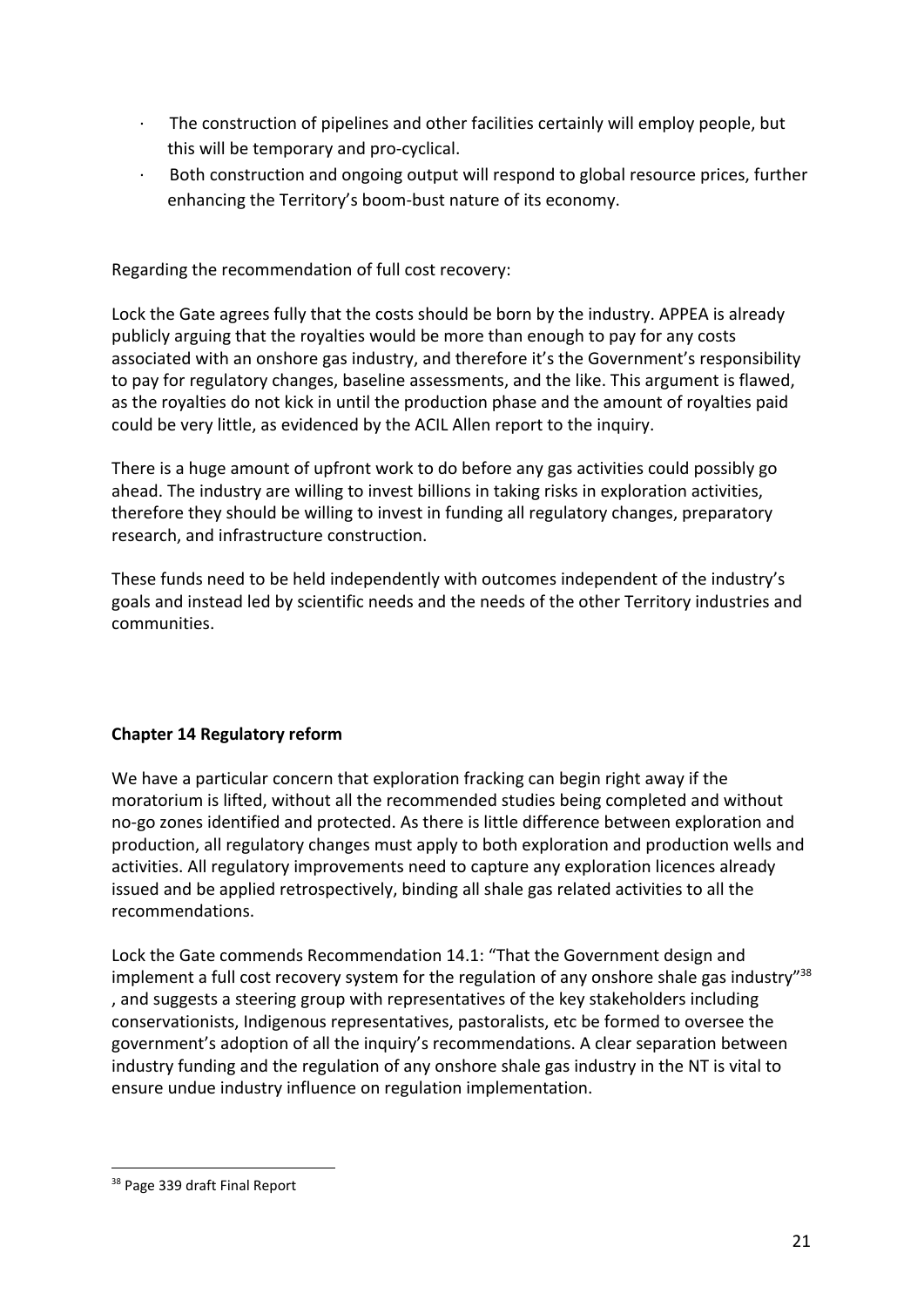The Government needs to put in place a safety net for pastoral industry to be able to have legal and financial support to check implications of any new laws drafted. Landholders need independent expertise to help review the regulations and any agreements, with the costs to be fully funded by the onshore gas industry through an independent body.

The inquiry's suggestion for the NT to follow South Australia's two tier approach to monitoring and regulation fees, where a demonstrated compliant experience results in lower surveillance and regulation fees, has some merit. A reduction in fees would provide incentive for companies to comply more rigidly to regulatory standards, but a reduction in monitoring may lead to complacency.

We have concerns with the current process of Ministerial approval for Production Licences under the Petroleum Act, as outlined in figure 14.11 and over pages 371 and 372 of the draft Final Report. The list of mandatory considerations by the Minister, that may result in a production licence not being granted, must be expanded to include all the regulatory improvements as outlined by the Panel, and the ability to examine new information with regard to the environmental conditions, water availability etc.

The Petroleum Act could also be strengthened by ensuring that EMPs for exploration activities are put out for public comment over sufficient time for feedback with mandatory consideration of issues raised. Therefore increasing public scrutiny of exploration fracking activities.

Legislation must also be developed to prohibit the exploration for and development of any shale oil.

Improve Recommendation 14.29 to read: That the Government enacts provisions that reverse the onus of proof or create rebuttable presumptions for pollution and environmental harm offences for all regulated onshore shale gas activities.

We support the introduction of Option 1. Option 1 must be implemented and all gas applicants and existing licences be approved under the new regulatory regime, prior to any recommencement of onshore shale gas activities.

#### **Chapter 15 Strategic regional environmental and baseline assessment**

The intent of this section of the draft Final Report is strongly supported.

We note however that the impact of exploration, appraisal and delineation fracking wells will also interfere with the collection of adequate pre-development assessment and environmental baseline data.

We strongly recommend the panel replace the words 'production licence' with 'further exploration or production licences or approvals' in the below recommendation:

Recommendation 15.1 That a strategic regional environmental and baseline assessment (SREBA) be undertaken prior to the grant of any production licence for onshore shale gas.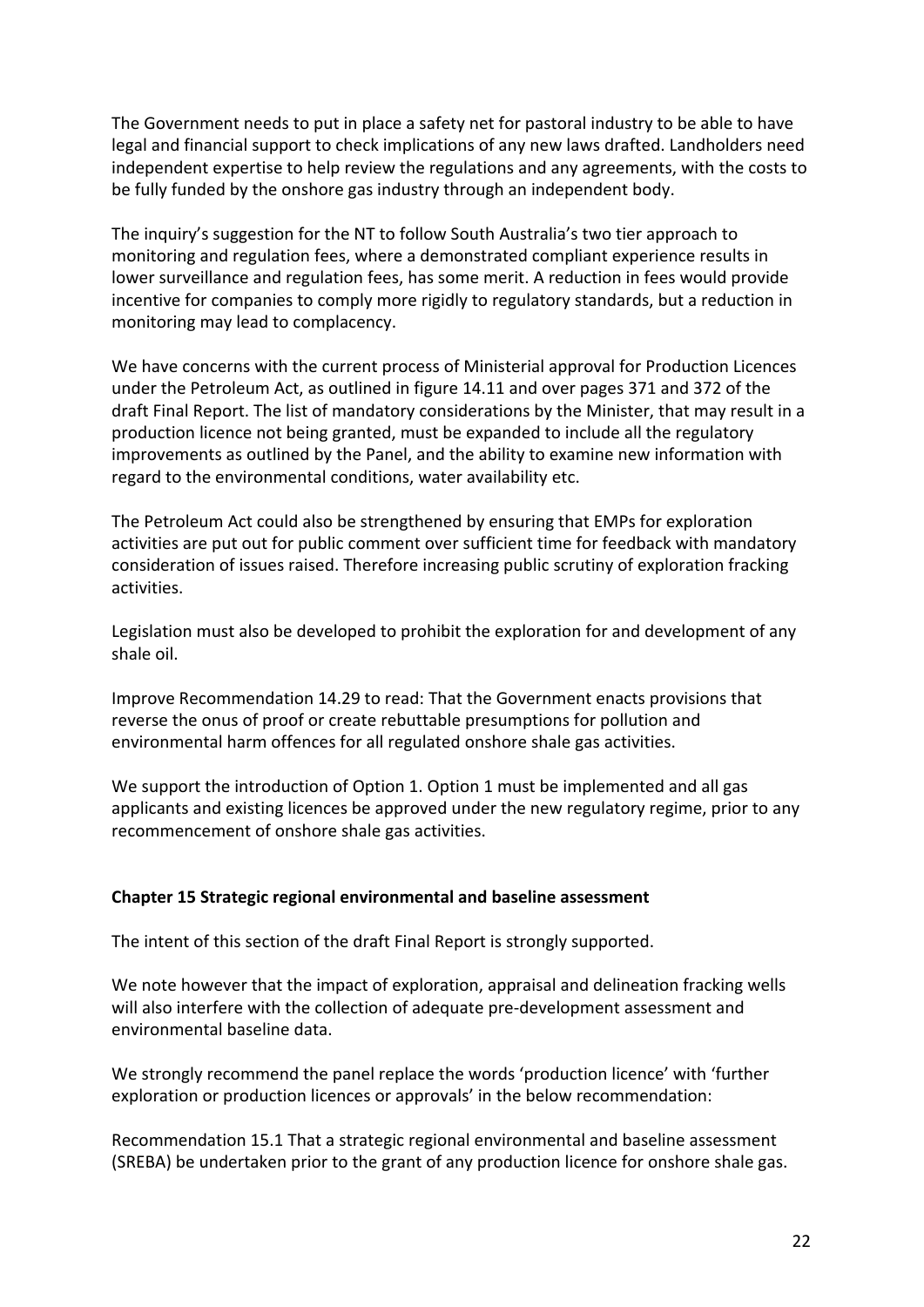We also request that monitoring data and independent SREBA results must be live and readily accessible to third parties online.

Water can be slow moving and slow changing, so requires baseline data to be established for years prior to commencement of any onshore shale gas development. The establishment of independently collected baseline data, and a full understanding of all the aquifers, surface water and water processes and ecological services is crucial to water management and protection. Water contamination and depletion is of utmost concern to Territorians, all the 'knowledge gaps' and uncertainty must be addressed prior to any consideration of the lifting of the moratorium.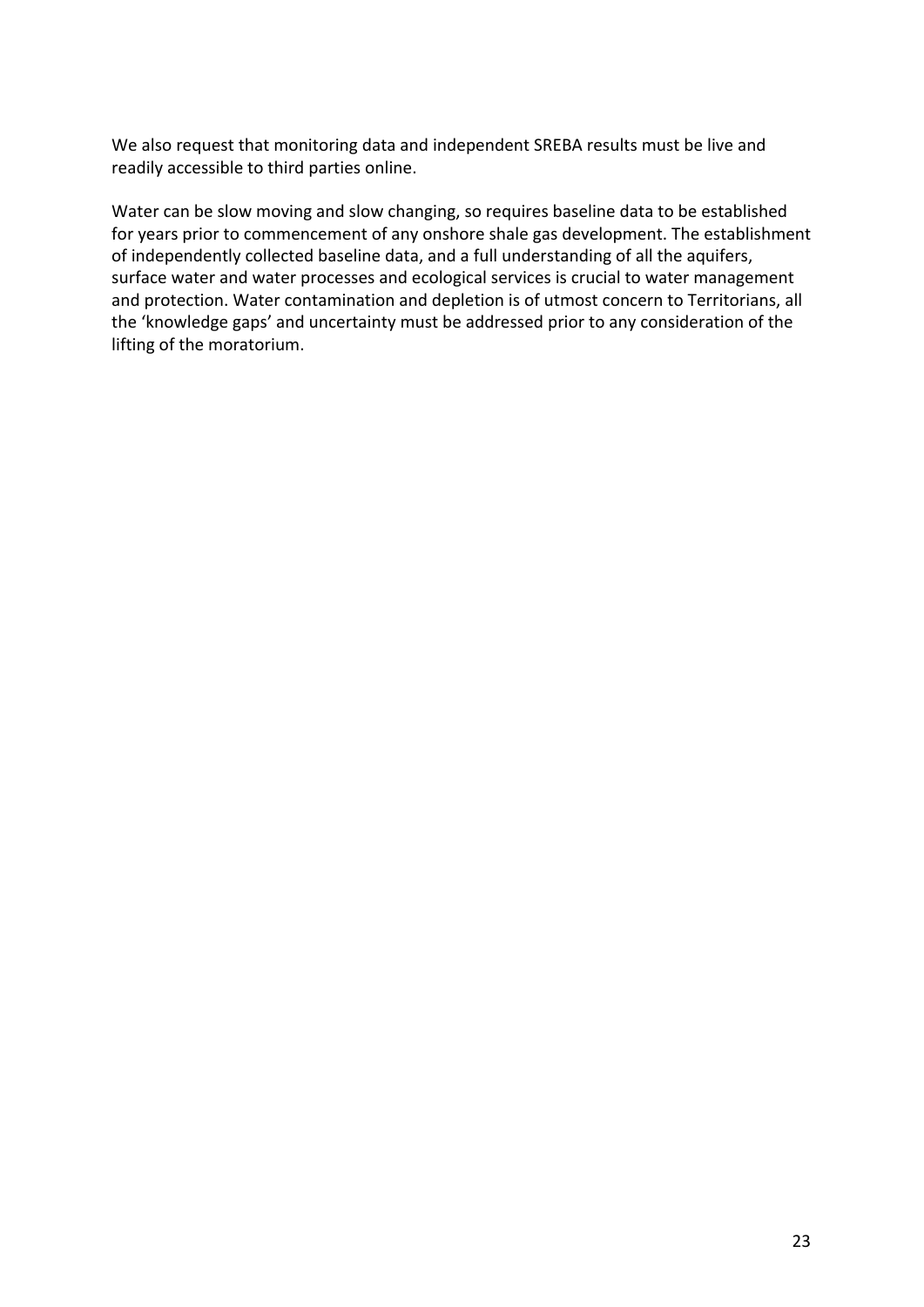← X Surat wellsite inspect report.xlsx

Open with Google Sheets  $\vert \star \vert$ 

|    |                                               |              |           | D          |          | F       |        | G                                | н                                                                                                                                                                                                                                                                                   |      |                        |
|----|-----------------------------------------------|--------------|-----------|------------|----------|---------|--------|----------------------------------|-------------------------------------------------------------------------------------------------------------------------------------------------------------------------------------------------------------------------------------------------------------------------------------|------|------------------------|
|    | Surat Master Well List for Field Verification |              |           |            |          |         |        |                                  |                                                                                                                                                                                                                                                                                     |      |                        |
| 43 | Berwick 2                                     | <b>PL70</b>  | 19-Feb-93 | $-27.2501$ | 148.8928 | Gas     | $\sim$ |                                  | On both HC and WB list (owned by OE). Also on 2003 list. Well inspected 15/10/2014. Production<br>wing valve leaks well head press <1min. Line pressure 3.7 psi. Flow line riser is open. Water off<br>take from casing, natural flow to stock trough 20m with tank.                | 22   | A: 1202<br>B: unobtain |
| 44 | Berwick 3                                     | <b>PL27</b>  | 26-Jun-98 | $-27.2407$ | 148.8891 | Gas     |        |                                  | Status changed Oct 2014 from "Shut-in" to Shut-in/water/no licence". Well inspection<br>15/10/14 notes: 1)"minor oil staining from tubing";2) "no bull plug in "A" annulus ball<br>valve"; and water off take from surface casing to unknown supply point. Flow line riser is open. | 1280 | A: $5$<br>B: unobt     |
| 45 | Borah Creek 1                                 | <b>PL14</b>  | 29-Apr-82 | $-27.1142$ | 148.8643 | Gas     |        | - P&A rehab incomplete/uncertain | WCR only on file. Facilities agreement to take water.                                                                                                                                                                                                                               |      |                        |
| 46 | Borah Creek 2                                 | <b>PL14</b>  | 30-Jul-82 | $-27.0999$ | 148.8408 | Oil     |        | P&C/licence                      | P&A reports on file. No diagrams                                                                                                                                                                                                                                                    |      |                        |
| 47 | Borah Creek 3                                 | <b>PL14</b>  | 25-Sep-82 | $-27.1167$ | 148.8744 | Gas     |        | $-$ Shut-in                      | Well inspection 15/9/14. No valve leaks. No integrity issues identified. Flow line is open. Kincora-<br>Newstead reinjection 4" line runs through lease area.                                                                                                                       | 630  | A: 52<br>B: N/A        |
| 48 | Borah Creek 4                                 | <b>PL14</b>  | 15-Nov-82 | $-27.1091$ | 148,8638 | Gas     |        | P&C/transferred/licence          | On WB list - Owned by LO. PB4WB per WCR. No records post WCR                                                                                                                                                                                                                        |      |                        |
| 49 | Borah Creek 5                                 | <b>PL14</b>  | 29-Apr-82 | $-27.1064$ | 148.8529 | Oil     |        | <b>P&amp;C</b> no licence        | Agreement to take water.                                                                                                                                                                                                                                                            |      |                        |
| 50 | Borah Trust                                   | <b>PL14</b>  |           | $-27.0317$ | 148.7677 | Water   |        | Out of scope                     | In PL21 list, but no other records. Have lats/longs available. Spudded 1927. Listed as a water<br>supply bore.                                                                                                                                                                      |      |                        |
| 51 | Bottletree 1                                  | <b>PL22</b>  | 9-Jul-90  | $-27.0901$ | 149.0204 | Gas     |        |                                  | On both HC and WB list (owned by OE)                                                                                                                                                                                                                                                |      |                        |
| 52 | Braeburn 1                                    | <b>PL227</b> | 26-May-06 | $-27.0151$ | 149.2134 | No flow |        | <b>P&amp;A</b> unverified        | P&A on drill. Details in WCR.                                                                                                                                                                                                                                                       |      |                        |
| 53 | Brekkie Creek 1                               | <b>PL22</b>  | 11-Oct-01 | $-27.1107$ | 148.8864 | Gas     |        | P&A rehab incomplete/uncertain   | P&A'd. Reports on file.                                                                                                                                                                                                                                                             |      |                        |
| 54 | Broadway 01                                   | <b>PL56</b>  | 28-Aug-83 | $-27.2726$ | 148.8213 | Gas     |        | P&C/transferred/no licence       | On WB list - Owned by LO, P                                                                                                                                                                                                                                                         |      |                        |
| 55 | Broadway North 01                             | <b>PL56</b>  | 24-Aug-91 | $-27.2596$ | 148.8141 | No flow |        | P&A complete verified            | P&A on drill                                                                                                                                                                                                                                                                        |      |                        |
| 56 |                                               |              |           |            |          |         |        |                                  |                                                                                                                                                                                                                                                                                     |      |                        |
|    | Surat well list<br>Sheet2                     | Sheet3       |           |            |          |         |        |                                  |                                                                                                                                                                                                                                                                                     |      |                        |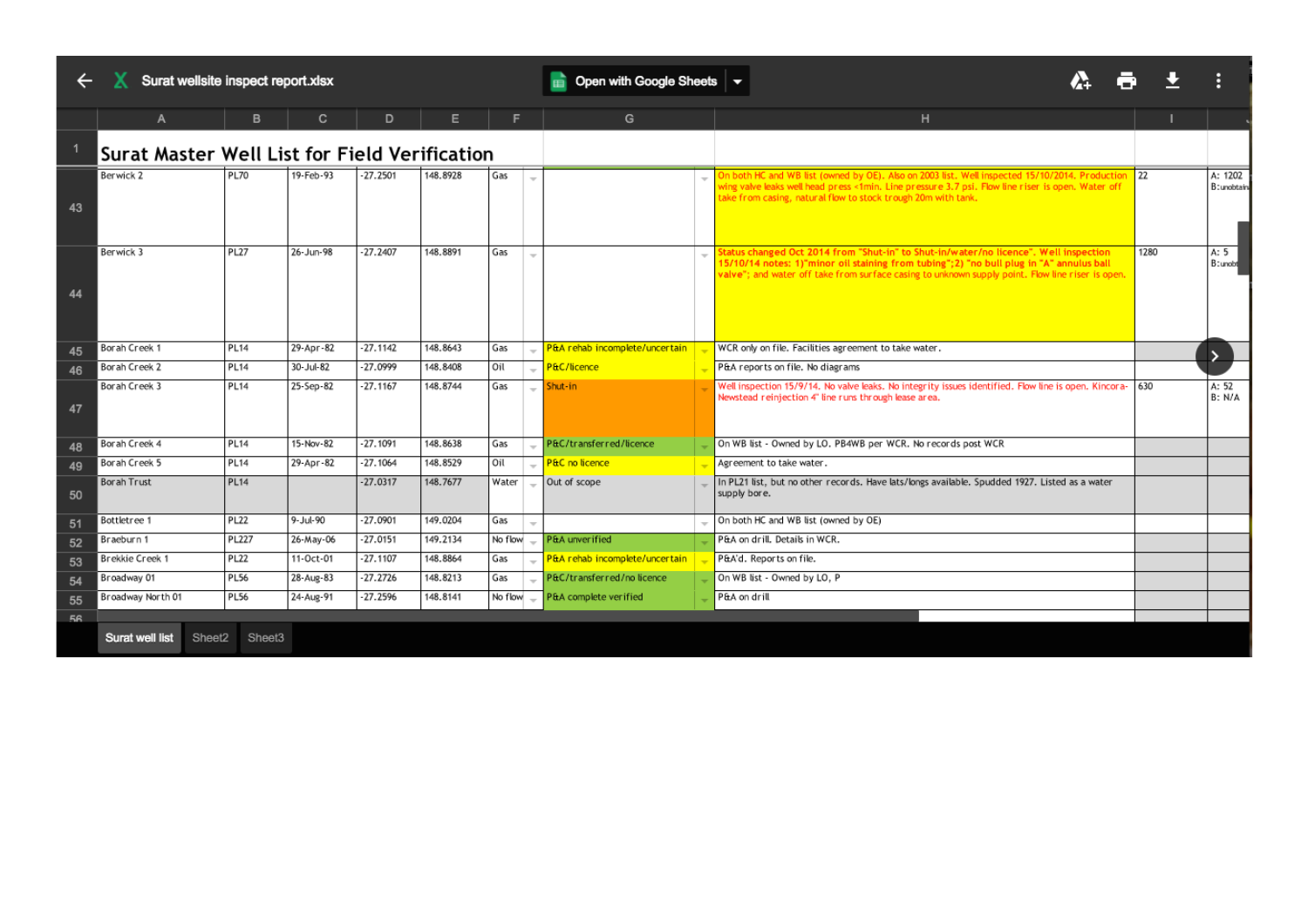|  |  |  | Surat wellsite inspect report.xlsx |
|--|--|--|------------------------------------|
|--|--|--|------------------------------------|

# 公司士

|     |                                               | в               | C              | D          |          |                                 | G                              | н                                                                                                                                                                                                                                                                                                        |     |
|-----|-----------------------------------------------|-----------------|----------------|------------|----------|---------------------------------|--------------------------------|----------------------------------------------------------------------------------------------------------------------------------------------------------------------------------------------------------------------------------------------------------------------------------------------------------|-----|
|     | Surat Master Well List for Field Verification |                 |                |            |          |                                 |                                |                                                                                                                                                                                                                                                                                                          |     |
| 94  | Fitzroy 01                                    | <b>PL21</b>     | 29-Sep-84      | $-27.1213$ | 148.6615 | No flow                         | P&C/licence                    | Plugged back for conversion to WB as per WCR. No records post WCR                                                                                                                                                                                                                                        |     |
| 95  | Gambier Park 01                               | PL174           | 8-Mar-83       | $-27.0375$ | 149.2158 | No flow                         | P&C/licence                    | Plugged back for conversion to WB as per WCR. No records post WCR                                                                                                                                                                                                                                        |     |
| 96  | Glenearn North 1                              | <b>ATP 754P</b> | 14-Dec-87      | $-27.4598$ | 149.0022 | Unknow                          | P&C no licence                 | No records located                                                                                                                                                                                                                                                                                       |     |
| 97  | Glengarlin 01                                 | <b>PL14</b>     | 5-Feb-81       | $-27.0522$ | 148.7325 | $No flow =$                     | P&C/licence                    | Plugged back for conversion to WB as per WCR. No records post WCR. Origin is in negotatiation<br>with LO and lawyer over outstanding rehab issues. Access must be confirmed through Origin's<br>Land Specialist (Stephen Keating) not less than 24 hours in advance of planned entry to the<br>property. |     |
| 98  | Glenloth 1                                    | <b>PL22</b>     | 17-Jan-93      | $-27.0899$ | 149.0291 | Gas                             | P&A rehab incomplete/uncertain | P&A'd. Reports on file.                                                                                                                                                                                                                                                                                  |     |
| 99  | Hartwood 01                                   | <b>PL14</b>     | 28-Sep-81      | $-27.1837$ | 148.7453 | No flow                         | P&C/licence                    | Plugged back for conversion to WB as per WCR. No records post WCR                                                                                                                                                                                                                                        |     |
| 100 | Hollymount                                    | <b>ATP 754P</b> | 15-Nov-90      | $-27.9872$ | 149.2587 | Unknow                          | P&A unverified                 |                                                                                                                                                                                                                                                                                                          |     |
| 101 | Hoolan Creek 01                               | ATP 470P        | $3-$ Sep $-81$ | $-27.3622$ | 149.0942 | No flow                         | Out of scope                   | P&A'd on drill as per WCR. DHD on file shows abandonment plugs                                                                                                                                                                                                                                           |     |
| 102 | Horseshoe 1                                   | PL227           | 21-Dec-85      | $-27.0030$ | 149.2037 | Gas                             | P&C/transferred/licence        | On WB list - Owned by LO. PB for conv to WB per WCR. DHD on file shows only PB4WB plugs                                                                                                                                                                                                                  |     |
| 103 | Hor seshoe 2                                  | <b>PL227</b>    | 28-Oct-02      | $-27.0099$ | 149.1920 | Gas<br>$\overline{\phantom{a}}$ | Shut-in                        |                                                                                                                                                                                                                                                                                                          |     |
| 104 | Horseshoe 3                                   | PL227           | 16-Apr-04      | $-27.0103$ | 149.1925 | Gas                             |                                | On both HC and WB list (owned by OE)                                                                                                                                                                                                                                                                     |     |
| 105 | Ironbark 01                                   | <b>PL14</b>     | 2-Jul-82       | $-27.1460$ | 148.8846 | No flow                         | P&C/transferred/licence        | On WB list - Owned by LO. Compl as WB f/Blythesdale per WCR. DHD reflects PB4WB                                                                                                                                                                                                                          |     |
| 106 | Kanaloo 1                                     | <b>PL27</b>     | 23-Jul-87      | $-27.2229$ | 148.8919 | Gas<br>$-$                      | Shut-in                        | Well inspection 15/10/14. Swab valve seized and can't be operated. Valve leaks - lower master<br>and production wing valves have stem seal leaks when operated and under pressure. LP 10 PSI<br>dead leg. 2x3" flow lines.                                                                               | 642 |
|     | Kanaloo North 1                               | <b>PL27</b>     | 7-Jul-98       | $-27.2168$ | 148.8872 | Gas<br>$\sim$                   |                                | WB list 3 shows this as WB also. 2006 photos seem to show water offtake. Well inspection<br>wn what the water supplies as pipe goes out of                                                                                                                                                               | 645 |
|     | <b>Surat well list</b><br>Sheet2              | Sheet3          |                |            |          |                                 |                                |                                                                                                                                                                                                                                                                                                          |     |